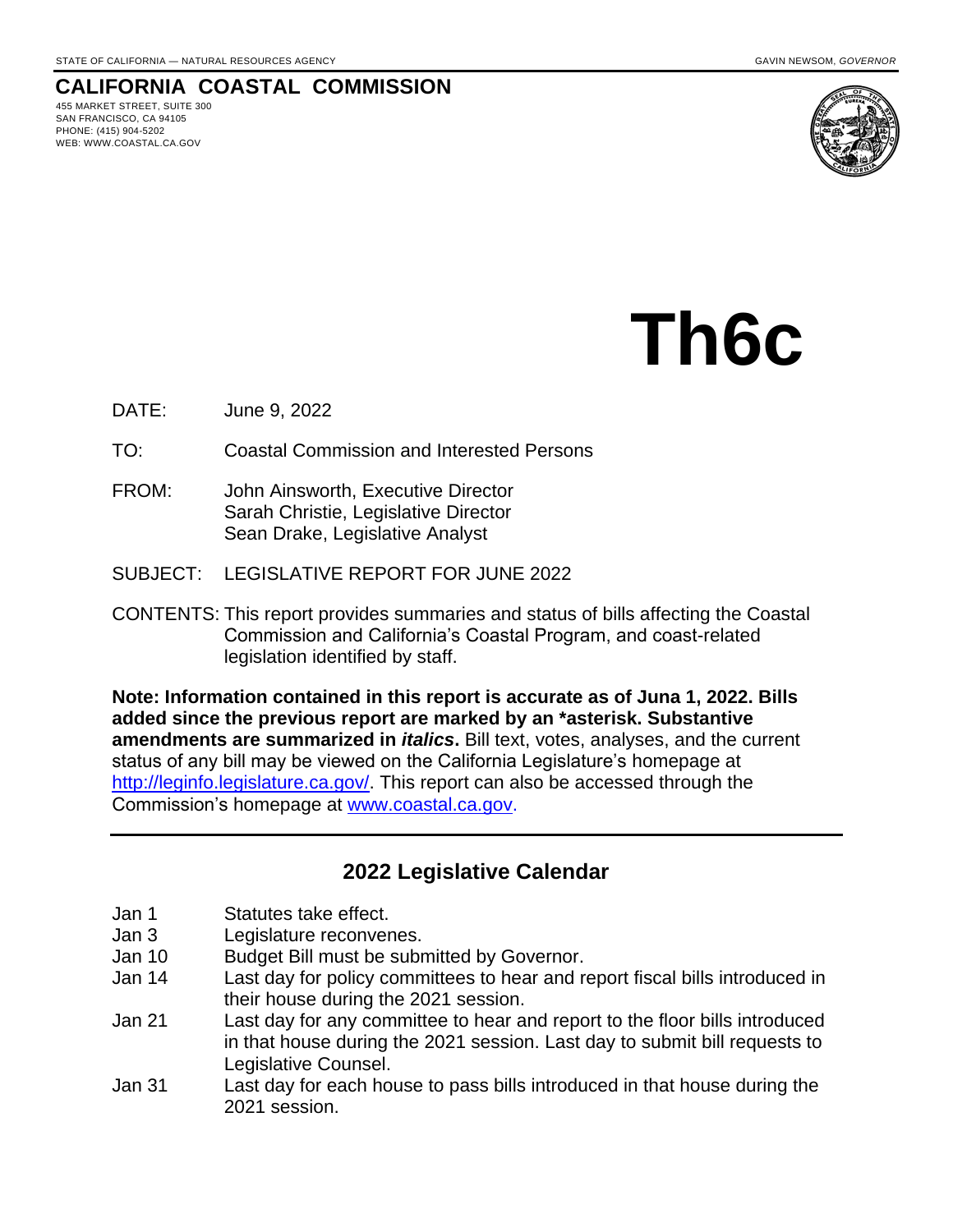| Feb 18        | Last day for bills to be introduced.                                                               |
|---------------|----------------------------------------------------------------------------------------------------|
| March 16      | Gut and amend deadline                                                                             |
| April 7       | Spring Recess begins upon adjournment.                                                             |
| April 18      | Legislature reconvenes from Spring Recess.                                                         |
| April 29      | Last day for policy committees to hear and report fiscal bills introduced in<br>their house.       |
| May 6         | Last day for policy committees to hear and report non-fiscal bills<br>introduced in their house.   |
| May 13        | Last day for policy committees to meet prior to May 31.                                            |
| May 20        | Last day for fiscal committees to hear and report to the floor bills<br>introduced in their house. |
| May 23-27     | Floor session only.                                                                                |
| <b>May 27</b> | Last day for each house to pass bills introduced in that house.                                    |
| May 31        | Committee meetings may resume.                                                                     |
| June 15       | Budget Bill must be passed by midnight.                                                            |
| June 30       | Last day for a legislative measure to qualify for the November 8 General<br>Election ballot.       |
| July 1        | Last day for policy committees to meet and report bills. Summer Recess<br>begins upon adjournment. |
| Aug 1         | Legislature reconvenes from Summer Recess.                                                         |
| Aug 12        | Last day for fiscal committees to meet and report bills.                                           |
| Aug 15-31     | Floor session only.                                                                                |
| <b>Aug 25</b> | Last day to amend bills on the floor.                                                              |
| Aug 31        | Last day for each house to pass bills. Final Recess begins upon<br>adjournment.                    |
| Sept 30       | Last day for Governor to sign or veto bills.                                                       |

# **PRIORITY LEGISLATION**

# **COASTAL ACT AMENDMENTS**

**SB 1423 (Stern) Coastal resources: industrial [developments:](https://leginfo.legislature.ca.gov/faces/billNavClient.xhtml?bill_id=202120220SB1423) oil and gas facilities**

This bill would amend the Coastal Act to specify that new or expanded oil and gas facilities shall not be considered a coastal-dependent industrial use and may only be permitted if found to be consistent with Chapter 3. The bill also revises the statutory findings in Coastal Act Section 30001.2 to eliminate existing references to offshore oil and gas facilities, liquefied natural gas, electrical generating facilities, and refineries, and adds a reference to renewable energy facilities.

| Introduced    | 02/18/22                                               |
|---------------|--------------------------------------------------------|
| <b>Status</b> | Senate Appropriations Committee, Held Under Submission |

**[SB 1497 \(Senate Natural Resources and Water](https://leginfo.legislature.ca.gov/faces/billNavClient.xhtml?bill_id=202120220SB1497) Committee) California Coastal Act**  This bill would amend the Coastal Act to remove gendered language from the Act and make various non-substantive amendments.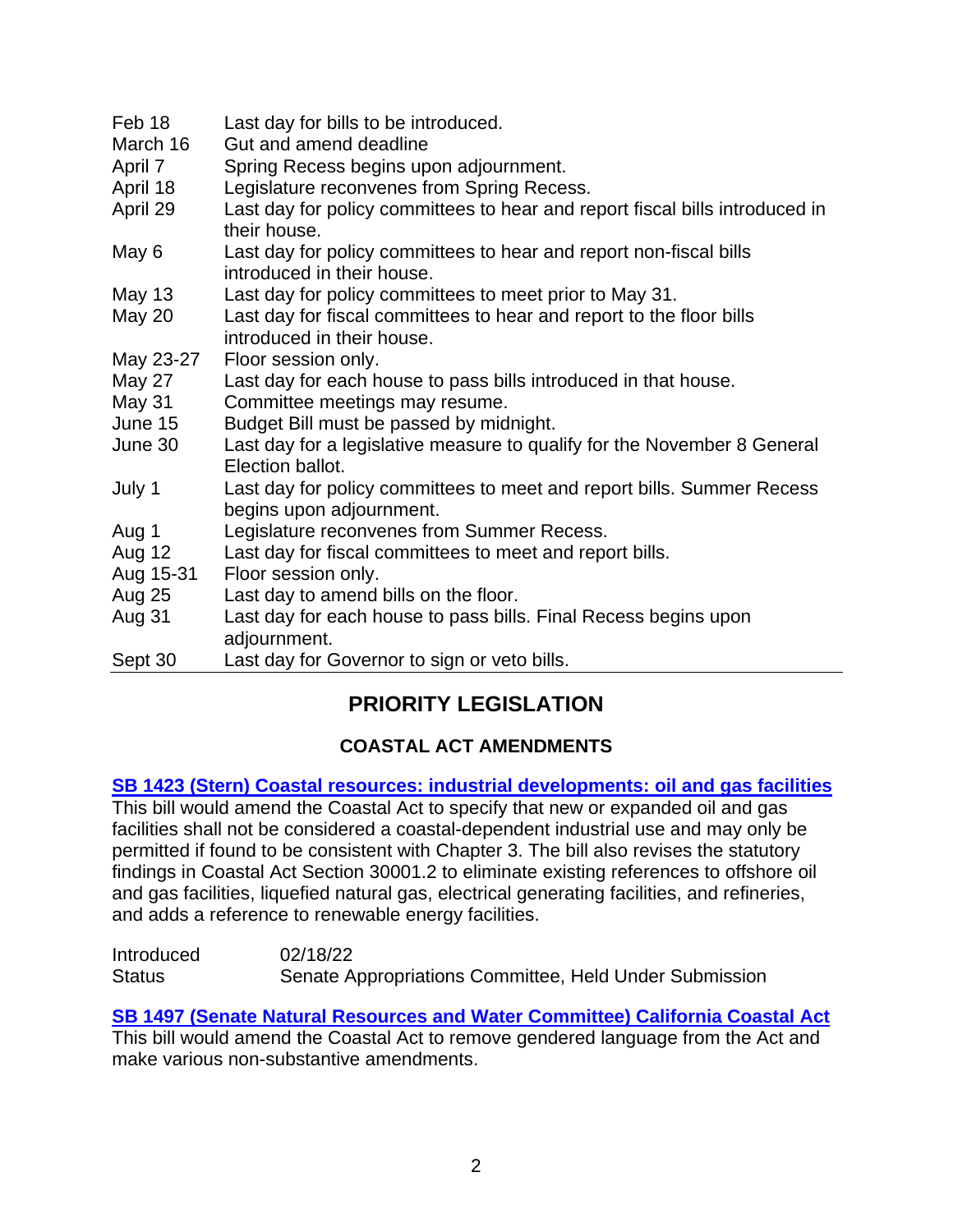| Introduced | 03/21/22                                    |
|------------|---------------------------------------------|
| Status     | <b>Assembly Natural Resources Committee</b> |

#### **[AB 2160 \(Bennett\) Coastal resources: coastal development permits: fees](https://leginfo.legislature.ca.gov/faces/billNavClient.xhtml?bill_id=202120220AB2160)**

This bill would add Section 30600.6.1 to the Coastal Act, authorizing a city or county to waive or reduce the permit fee for a restoration or public access project, at the request of the applicant. If a city or county rejects the request, the bill would authorize the applicant to submit the coastal development permit application directly to the commission. *Amendments of 03/29/22 specify that the provisions of the bill apply only to non-profits and public agencies.*

| <b>Position</b> | <b>Support</b>                     |
|-----------------|------------------------------------|
| <b>Status</b>   | Senate Natural Resources Committee |
| Last Amended    | 03/29/22                           |
| Introduced      | 02/15/22                           |

# **AB 2593 (Boerner Horvath) Coastal resources: coastal [development](https://leginfo.legislature.ca.gov/faces/billNavClient.xhtml?bill_id=202120220AB2593) permits: blue carbon projects: new [development:](https://leginfo.legislature.ca.gov/faces/billNavClient.xhtml?bill_id=202120220AB2593) greenhouse gas emissions**

This bill would add Section 30275 and 30276 to the Coastal Act, requiring the Commission to place a requirement on applicants seeking a coastal development permit for any public project to mitigate greenhouse gas emission by building or contributing to a blue carbon project, where feasible. A blue carbon project is defined as the creation or restoration of coastal wetland, intertidal, or marine habitats or ecosystems, including, but not limited to, kelp forests, seagrasses, and wetlands, that capture carbon. State grant programs may be used to contribute toward the project*. Amendments of 04/18/22 amend Section 30253 to require that new development mitigate greenhouse gas emissions.*

| Introduced    | 02/18/22                      |
|---------------|-------------------------------|
| Last Amended  | 04/18/22                      |
| <b>Status</b> | <b>Senate Rules Committee</b> |

# **PUBLIC ACCESS AND RECREATION**

#### **ACR 116 (Nguyen) [California](https://leginfo.legislature.ca.gov/faces/billNavClient.xhtml?bill_id=202120220ACR116) Surfing Day**

This measure would recognize September 20 of every year as California Surfing Day.

| Introduced    | 01/03/22                        |
|---------------|---------------------------------|
| <b>Status</b> | <b>Assembly Rules Committee</b> |

#### **AB 1645 [\(Petrie-Norris\)](https://leginfo.legislature.ca.gov/faces/billNavClient.xhtml?bill_id=202120220AB1645) State parks: concession contracts: Crystal Cove SP**

This bill would authorize the existing concession agreement at Crystal Cove State Park to be replaced with a new concession agreement that may be awarded for up to 55 years in length for the construction, development, and operation of overnight visitorserving facilities at Crystal Cove State Park. This bill has an urgency clause. *Amendments of 02/14/22 make technical, clarifying changes.*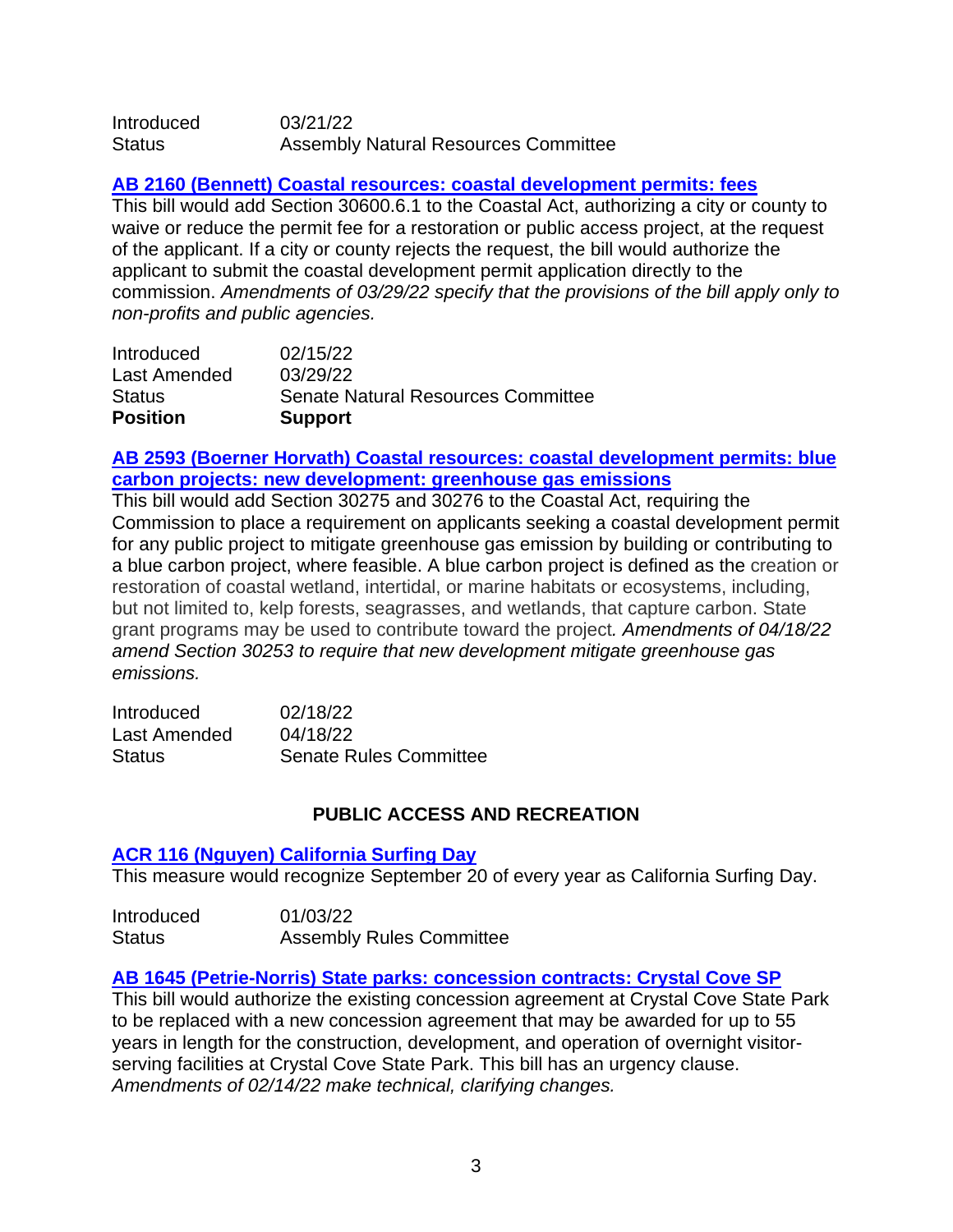| <b>Introduced</b> | 01/12/22                                     |
|-------------------|----------------------------------------------|
| Last Amended      | 02/14/22                                     |
| <b>Status</b>     | Senate Natural Resources and Water Committee |

#### **AB 1789 (Bennett) Outdoor recreation: California [Recreational](https://leginfo.legislature.ca.gov/faces/billNavClient.xhtml?bill_id=202120220AB1789) Trails System Plan: California Trails [Commission:](https://leginfo.legislature.ca.gov/faces/billNavClient.xhtml?bill_id=202120220AB1789) Trails Corps Program: grant program**

This bill would create the California Trails Commission to promote policies and investment opportunities that maximize the public health and social benefits of trails*;* create the Trails Corps Program to provide training, education, and skills for designing, building, and managing sustainable trails; appropriate \$75,000,000 from the General Fund for competitive grants; and provide \$15,000,000 from the General Fund for the program annually after June 30, 2023. At least 40% of those grant moneys directly benefit under resourced communities. *Amendments of 04/06/22 require DPR to provide a full update of the California Recreational Trail System Plan to the Legislature by January 1, 2024, and a report to the Legislature every three years after that. Amendments of 05/19 gut the bill, and instead authorize the State Parks Commission to coordinate trail planning and development among cities, counties and districts, and require the Recreational Trails Plan to include recommendations to expand nonmotorized trails.*

| Introduced    | 01/05/22                      |
|---------------|-------------------------------|
| Last Amended  | 04/06/22                      |
| <b>Status</b> | <b>Senate Rules Committee</b> |

#### **[AB 2177 \(Irwin\) Coastal recreation: designated state surfing reserves](https://leginfo.legislature.ca.gov/faces/billNavClient.xhtml?bill_id=202120220AB2177)**

This bill would establish a process and criteria for the establishment of "surfing reserves" that would feature protected waves, surf zones, and surrounding environments, and the area's environmental, cultural, and historical significance. *Amendments of 03/24/22 relocate the program from the Coastal Act to Division 21 of the Public Resources Code, pertaining to the State Coastal Conservancy, and set a deadline of July 1, 2023 for the Conservancy to establish criteria for the program.*

| <b>Introduced</b> | 02/15/22                                                 |
|-------------------|----------------------------------------------------------|
| Last Amended      | 03/24/22                                                 |
| Status            | Assembly Appropriations Committee, Held Under Submission |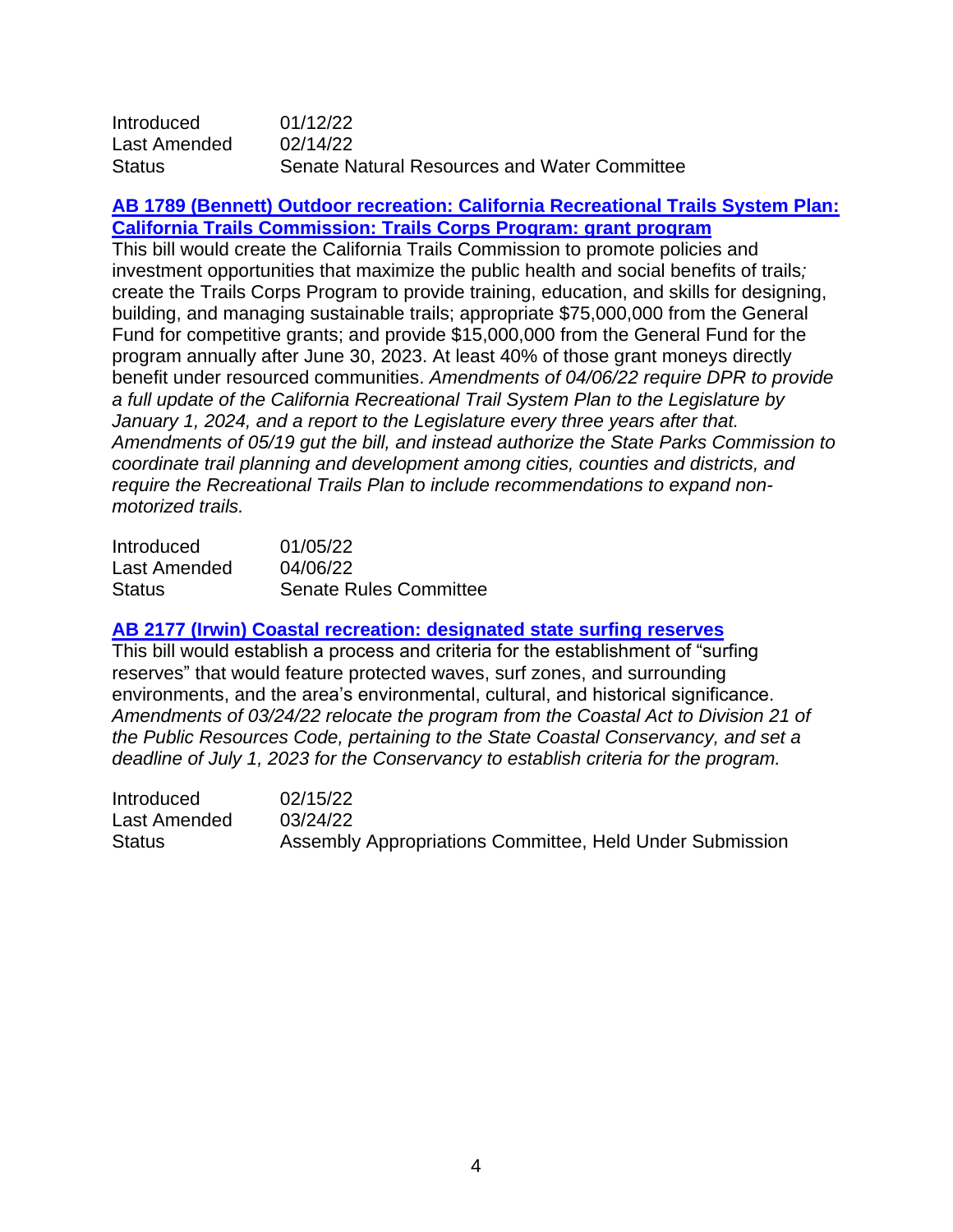# **[AB 2975 \(Assembly Water,](https://leginfo.legislature.ca.gov/faces/billNavClient.xhtml?bill_id=202120220AB2975) Parks, and Wildlife Committee) Department of Parks [and Recreation: community access agreements: interpretive services and visitor](https://leginfo.legislature.ca.gov/faces/billNavClient.xhtml?bill_id=202120220AB2975) [services](https://leginfo.legislature.ca.gov/faces/billNavClient.xhtml?bill_id=202120220AB2975)**

This bill would authorize the Department of Parks and Recreation to enter into community access agreements with non-profit organizations to provide interpretive and visitor services to underserved populations at state parks. It would authorize a community access agreement to offer free or reduced-cost access to members of the public participating in interpretive services and visitor services offered by the organization.

| Introduced    | 03/24/22                      |
|---------------|-------------------------------|
| <b>Status</b> | <b>Senate Rules Committee</b> |

# **NATURAL AND MARINE RESOURCES**

# **SB 1036 (Newman) California [Conservation Corps: California Ocean Corps](https://leginfo.legislature.ca.gov/faces/billNavClient.xhtml?bill_id=202120220SB1036)  [Program](https://leginfo.legislature.ca.gov/faces/billNavClient.xhtml?bill_id=202120220SB1036)**

This bill would authorize the Orange County Conservation Corps to establish the California Ocean Corps to provide opportunities for young people to develop technical skills related to ocean conservation work in Orange County, and appropriate \$40,000,000 from the General Fund for implementation. *Amendments of 03/23/22 shift responsibility for establishing the California Ocean Corps to the California Conservation Corps, and change the purpose of the California Ocean Corps to providing competitive grants to local conservation corps in coastal communities to develop skills and professional preparation to pursue careers in coast and ocean conservation.*

| <b>Introduced</b> | 02/15/22                        |
|-------------------|---------------------------------|
| Last Amended      | 03/23/22                        |
| <b>Status</b>     | <b>Assembly Rules Committee</b> |

#### **[SB 1077 \(Bates\) Coastal resources: Climate Ready Program: nonnative and](https://leginfo.legislature.ca.gov/faces/billNavClient.xhtml?bill_id=202120220SB1077)  invasive plants: [removal and restoration](https://leginfo.legislature.ca.gov/faces/billNavClient.xhtml?bill_id=202120220SB1077)**

This bill would require the Resources Agency to identify drought-tolerant native plant species within coastal hazard mitigation zones. The bill would also appropriate \$7 million from the General Fund for grants to remove nonnative species from coastal bluffs and to replace them with appropriate native species. Priority would be given to projects where nonnative species threaten coastal bluffs. *Amendments of 03/23/22 relocate the bill from the Coastal Act to the Climate Ready Program in Division 21 of the Public Resources Code, pertaining to the State Coastal Conservancy.*

| <b>Introduced</b> | 02/15/22                        |
|-------------------|---------------------------------|
| Last Amended      | 03/23/22                        |
| <b>Status</b>     | <b>Assembly Rules Committee</b> |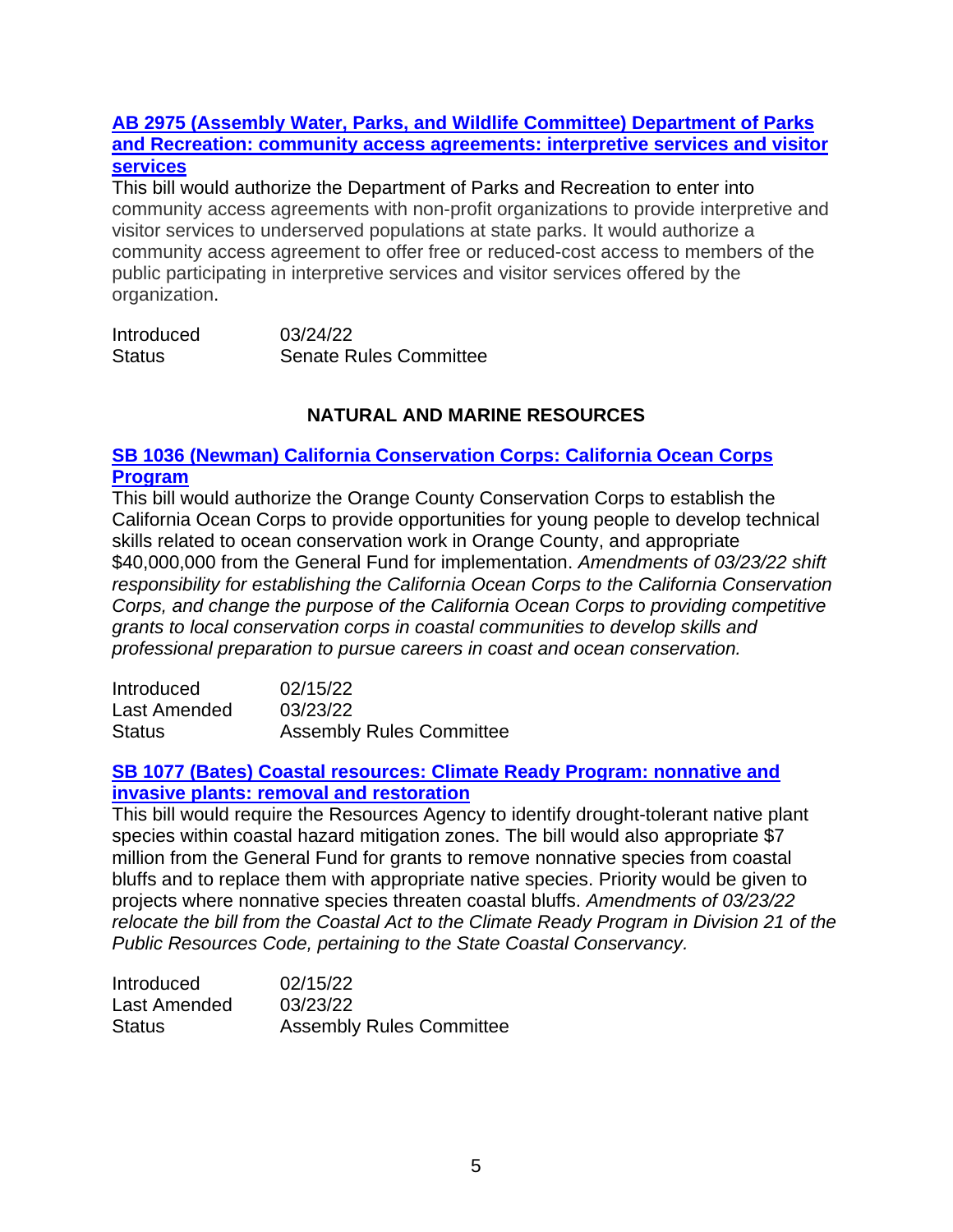# **AB 2109 (Bennett) White sharks: [prohibition](https://leginfo.legislature.ca.gov/faces/billNavClient.xhtml?bill_id=202120220AB2109) on use of attractants**

This bill would prohibit the use of bait, lures, chum, or chemical attractants in ocean waters where white sharks are present, except when permitted by the Department of Fish and Wildlife for scientific, educational or propagation purposes. *Amendments of 05/23 would prohibit the use of bait, chum or other attractants within one mile of a contemporary shark siting.*

| <b>Introduced</b> | 02/14/22                      |
|-------------------|-------------------------------|
| Last Amended      | 05/23                         |
| <b>Status</b>     | <b>Senate Rules Committee</b> |

# **CLIMATE CHANGE AND SEA LEVEL RISE**

#### **SB 852 (Dodd) Climate resilience districts: formation: funding [mechanisms](https://leginfo.legislature.ca.gov/faces/billNavClient.xhtml?bill_id=202120220SB852)**

This bill would authorize local governments and special districts to form climate resilience districts to raise and allocate funds for capital projects that address sea level rise, extreme heat and cold, wildfire and flood risk, and drought. Eligible projects to address sea level rise include sea walls, levies, erosion control and wetland restoration. *Amendments of 03/09/22 deem the Sonoma County Regional Climate Protection Authority to be a climate resilience district with all the legally available powers. Amendments of 05/02/22 add project priorities, including that projects utilize natural infrastructure, and authorize districts to establish additional priorities.*

Introduced 01/18/22 Last Amended 05/02/22 Status Assembly Local Government and Natural Resources Committees

#### **SB 867 (Laird) Sea level rise [planning:](https://leginfo.legislature.ca.gov/faces/billNavClient.xhtml?bill_id=202120220SB867) database**

This bill would extend the sunset date of the Planning for Sea Level Rise data base, from January 1, 2023, to January 1, 2028*. Amendments of 05/31would delete the sunset extension, and instead require:*

- *Every LCP that doesn't currently include SLR policies to include them by Jan 1, 2026, and update them every 5 years, using best available science*
- *LCPs that currently include SLR policies to be updated by Jan 1, 2028, and every 5 years thereafter, using best available science*
- *The Commission to develop guidelines for the required updates, in close coordination w OPC and SLR Support Collaborative, by Dec 31, 2023.*

| <b>Introduced</b> | 01/24/22                                    |
|-------------------|---------------------------------------------|
| Last Amended      | 05/31/22                                    |
| <b>Status</b>     | <b>Assembly Natural Resources Committee</b> |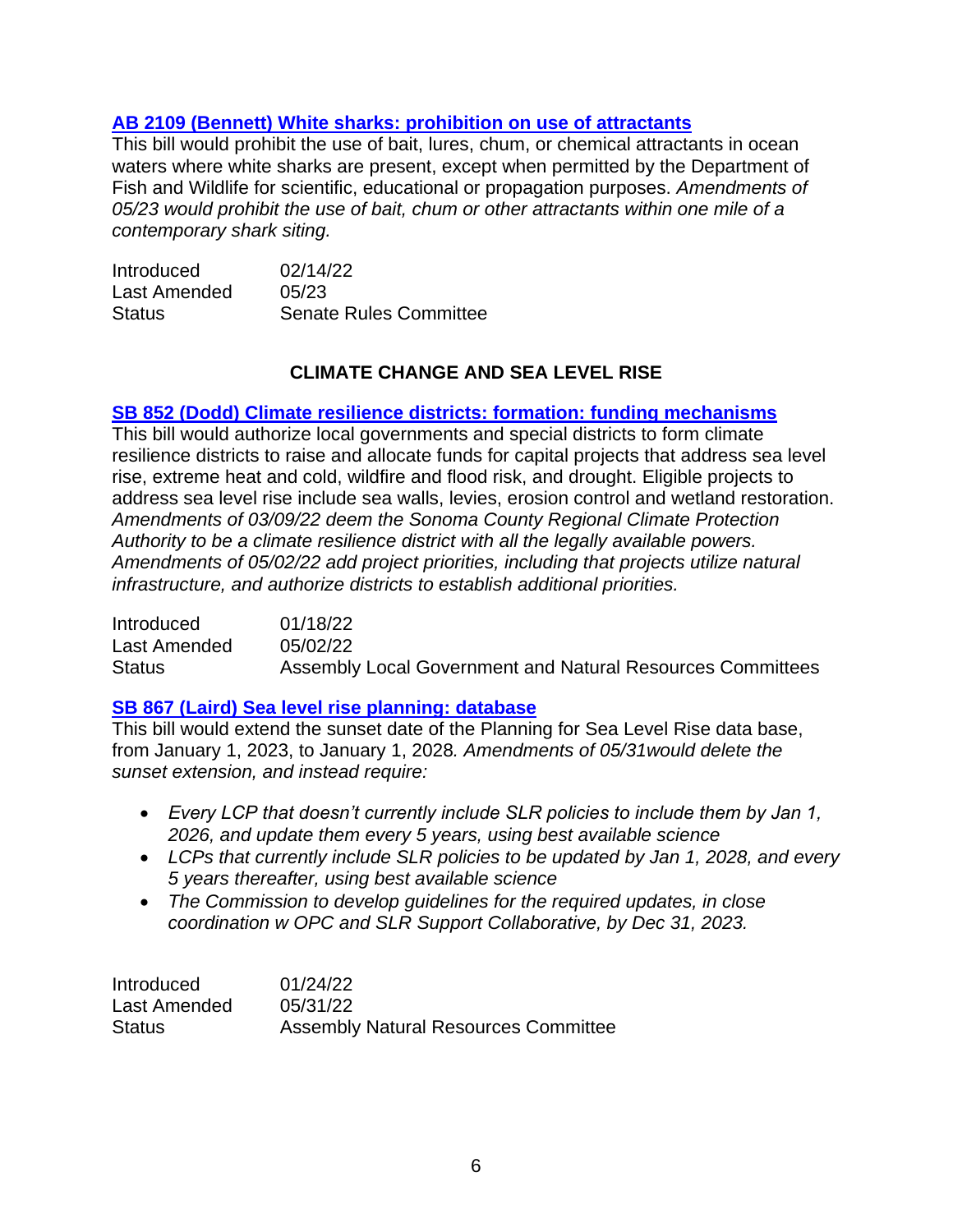# **SB 989 (Hertzberg) Climate [Change Preparedness, Resiliency, and Jobs for](https://leginfo.legislature.ca.gov/faces/billNavClient.xhtml?bill_id=202120220SB989)  [Communities Program: climate-beneficial projects: grant funding](https://leginfo.legislature.ca.gov/faces/billNavClient.xhtml?bill_id=202120220SB989)**

This bill would establish the Climate Change Preparedness, Resiliency, and Jobs for Communities Program, to be administered by the Strategic Growth Council, requiring the council to fund grants for multi-benefit, community-level, climate-beneficial projects to support community and landscape resiliency and workforce development. Joint Powers Authorities, Tribes, Special Districts, and NGOs would be among the entities eligible to apply for competitive grants. *Amendments of 04/18/22 prioritize grants for projects in underresourced communities, as defined, and make other clarifying changes.*

| Introduced    | 01/18/22                                    |
|---------------|---------------------------------------------|
| Last Amended  | 04/18/22                                    |
| <b>Status</b> | <b>Assembly Natural Resources Committee</b> |

#### **SB 1078 (Allen) Sea level rise: [revolving](https://leginfo.legislature.ca.gov/faces/billNavClient.xhtml?bill_id=202120220SB1078) loan pilot program**

This bill would establish the Sea Level Rise Revolving Loan Fund and direct the OPC to develop the Sea Level Rise Revolving Loan Program to provide low-interest loans to local governments for the purchase of coastal properties vulnerable to sea level rise in communities of color, low-income and tribal communities, and other disproportionately affected communities and populations who bear the brunt of impacts from climate changes. Subject to a "vulnerable coastal property plan," local jurisdictions would be able to lease the properties out for the useful life of the structure in order to repay the loan. The bill requires the OPC to adopt guidelines and eligibility for the program in consultation with several other departments, including the Coastal Commission. *Amendments of 03/23/22 make technical, non-substantive changes.*

| Introduced    | 02/15/22                        |
|---------------|---------------------------------|
| Last Amended  | 03/23/22                        |
| <b>Status</b> | <b>Assembly Rules Committee</b> |

# **AB 1640 (Ward) Office of Planning and [Research:](https://leginfo.legislature.ca.gov/faces/billNavClient.xhtml?bill_id=202120220AB1640) regional climate networks: regional climate [adaptation](https://leginfo.legislature.ca.gov/faces/billNavClient.xhtml?bill_id=202120220AB1640) and resilience action plans**

This bill would authorize public entities and Tribes to establish regional climate networks. The bill would authorize a regional climate network to engage in activities to address climate change, and to develop regional climate adaptation and resilience action plans. The bill would require OPR to develop guidelines on how eligible entities may establish regional climate networks and how governing boards may be established within regional climate networks on or before July 1, 2023. *Amendments of 03/23/22 authorize a regional climate network to develop a regional climate adaptation and resilience action plan. Amendments of 05/19 eliminate the July 1, 2023 deadline.*

| Introduced    | 01/12/22                      |
|---------------|-------------------------------|
| Last Amended  | 03/23/22                      |
| <b>Status</b> | <b>Senate Rules Committee</b> |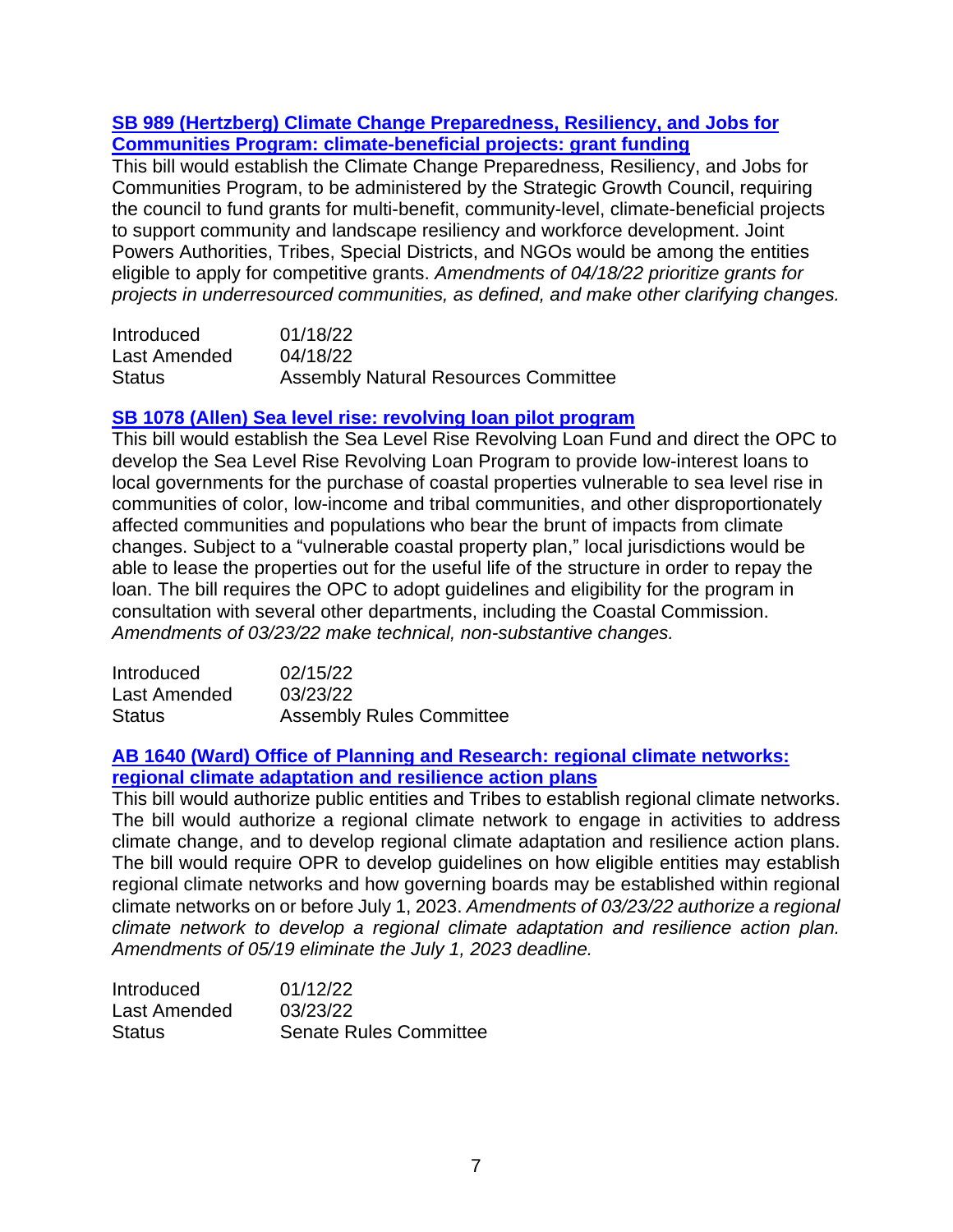# **AB 1902 [\(Aguiar-Curry\)](https://leginfo.legislature.ca.gov/faces/billNavClient.xhtml?bill_id=202120220AB1902) Resource conservation: resource conservation districts**

Relevant to the Commission, this bill would expand the authorized role of resource conservation districts to include, among other things, planning, preparing for, and addressing sea level rise, storm surge, beach and bluff erosion, saltwater intrusion, and flooding to preserve and enhance coastal wetlands and natural lands, and to conserve biodiversity. *Amendments of 03/22/22 renumber the bill and authorize RCDs to enter into interagency agreements with a state agency and to administer and manage specified projects. Amendments of 04/04/22 authorize RCDs to construct on privately or publicly owned lands any necessary works for the protection, conservation, restoration, or enhancement of natural resources, adaptation or resilience to climate change, or mitigation or sequestration of carbon emissions; and to develop projects and programs for these purposes.*

| Introduced    | 02/09/22                      |
|---------------|-------------------------------|
| Last Amended  | 04/04/22                      |
| <b>Status</b> | <b>Senate Rules Committee</b> |

### **AB 2348 (Mullin) Sea level rise [planning:](https://leginfo.legislature.ca.gov/faces/billNavClient.xhtml?bill_id=202120220AB2348) database**

This is a spot bill would make a non-substantive change to the Public Resources Code, relating to sea level rise.

| <b>Introduced</b> | 02/16/22                                  |
|-------------------|-------------------------------------------|
| <b>Status</b>     | Assembly Rules Committee. Failed deadline |

# **AB 2362 (Mullin) [Environmentally](https://leginfo.legislature.ca.gov/faces/billNavClient.xhtml?bill_id=202120220AB2362) beneficial projects: interagency coordination: [permits](https://leginfo.legislature.ca.gov/faces/billNavClient.xhtml?bill_id=202120220AB2362)**

As amended, this bill would require the Natural Resources Agency to evaluate applicant and agency staff perspective on existing interagency collaboration, and would require the Agency to provide, at the request of an applicant of an environmentally beneficial project, a preapplication consultation that includes permit analysts from all state agencies with permitting authority over the project. The bill would further require the Agency to prepare guidance for meeting all statutory and regulatory permit requirements, and to develop and administer an online permit portal that allows applicants of environmentally beneficial projects to submit and track all relevant state agency permits. *Amendments of 05/19 authorize the SWRCB to accept grants, donations and contributions for the purpose of planning, permitting, or providing technical support for public benefit projects.*

| Introduced    | 02/07/22                      |
|---------------|-------------------------------|
| Last Amended  | 05/19/22                      |
| <b>Status</b> | <b>Senate Rules Committee</b> |

# **AB 2734 [\(Petrie-Norris\)](https://leginfo.legislature.ca.gov/faces/billNavClient.xhtml?bill_id=202120220AB2734) Coastal resources: research: landslides: advanced [warning](https://leginfo.legislature.ca.gov/faces/billNavClient.xhtml?bill_id=202120220AB2734) system: County of Orange**

This bill would require the Scripps Institute to conduct research on coastal bluff erosion and flooding, including the feasibility of an early warning system. The bill would be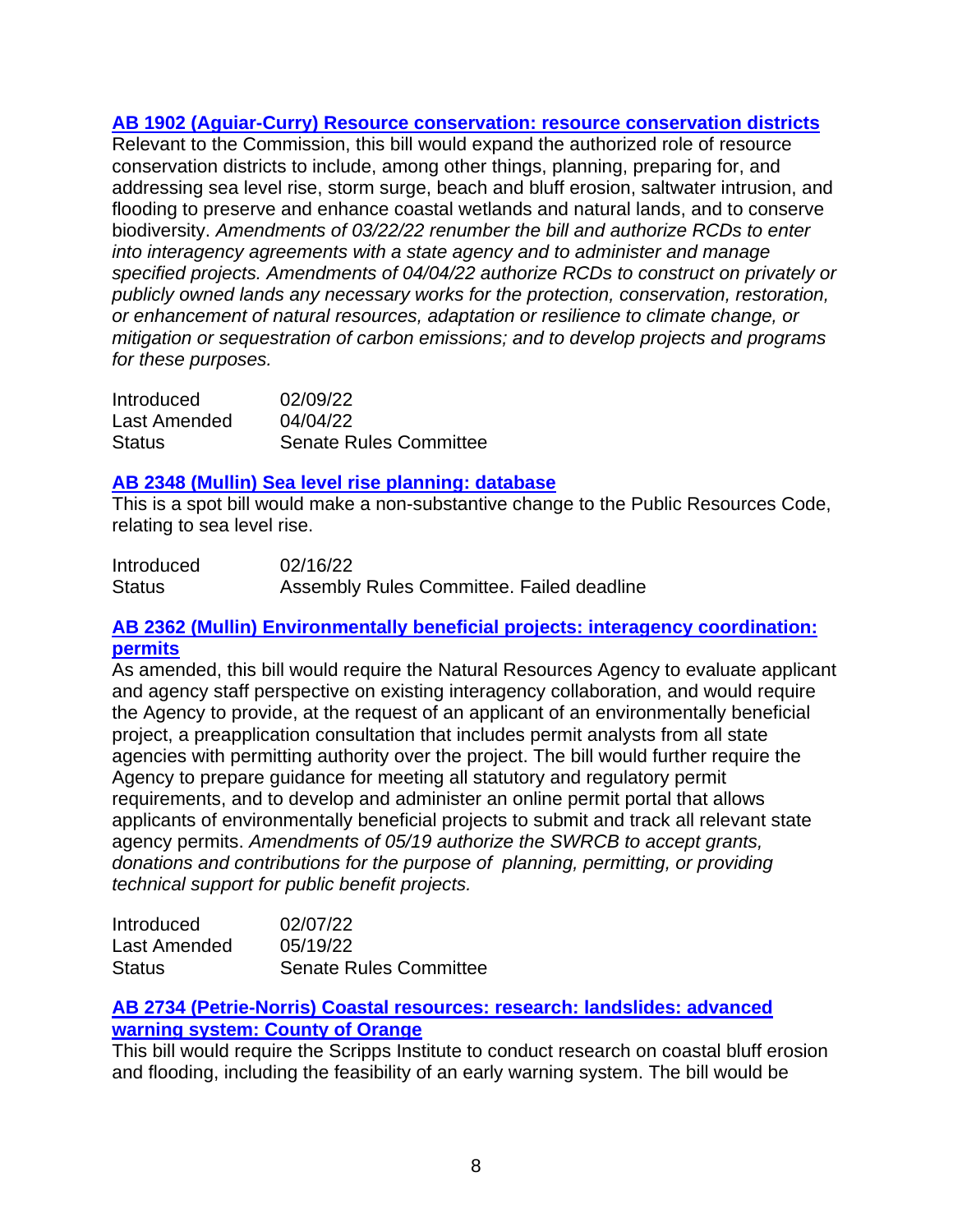operative upon appropriation and would require a report to the Legislature on the findings by January 1, 2027*.*

Introduced 02/18/22 Last Amended 03/30/22 Status **Assembly Appropriations Committee, Held Under Submission** 

# **ENERGY AND OFFSHORE OIL AND GAS**

# **AJR 24 (Nguyen) Oil spill: unified [command](https://leginfo.legislature.ca.gov/faces/billNavClient.xhtml?bill_id=202120220AJR24) centers: location**

This measure would request that the United States government locate an oil spill unified command centers based on proximity and access to the spill, to make the center easily accessible to local agencies and local governments directly affected by the oil spill*.*

| Introduced    | 01/14/22                                |
|---------------|-----------------------------------------|
| <b>Status</b> | Assembly Emergency Management Committee |

#### **AJR 25 (Nguyen) Regulation of vessel [anchorages](https://leginfo.legislature.ca.gov/faces/billNavClient.xhtml?bill_id=202120220AJR25)**

This measure would request Congress and the President to increase resources for the enforcement of regulating vessel anchorages for regulating the backlog of cargo ships and preventing future oil spills related to anchor strikes*.*

| Introduced | 01/14/22                                 |
|------------|------------------------------------------|
| Status     | <b>Assembly Transportation Committee</b> |

# **SB 953 (Min) Oil and gas leases: state waters: State Lands [Commission](https://leginfo.legislature.ca.gov/faces/billNavClient.xhtml?bill_id=202120220SB953)**

As amended, this bill would require the State Lands Commission (SLC) to conduct an amortization study by December 31, 2023 of its oil and gas leases in state waters in order to determine the market value of the leases and to provide recommendations to phase out the production of oil and gas production. The bill would also require SLC, before completing the study, to initiate negotiations with the lessees toward reaching an agreement for voluntary relinquishment of the leases and termination of all associated oil and gas production. If SLC is unable to reach an agreement with the lessees before December 31, 2024, the bill would require SLC to terminate the leases and provide fair compensation, as calculated by the study.

| <b>Introduced</b> | 02/09/22                                               |
|-------------------|--------------------------------------------------------|
| Last Amended      | 04/18/22                                               |
| <b>Status</b>     | Senate Appropriations Committee, Held Under Submission |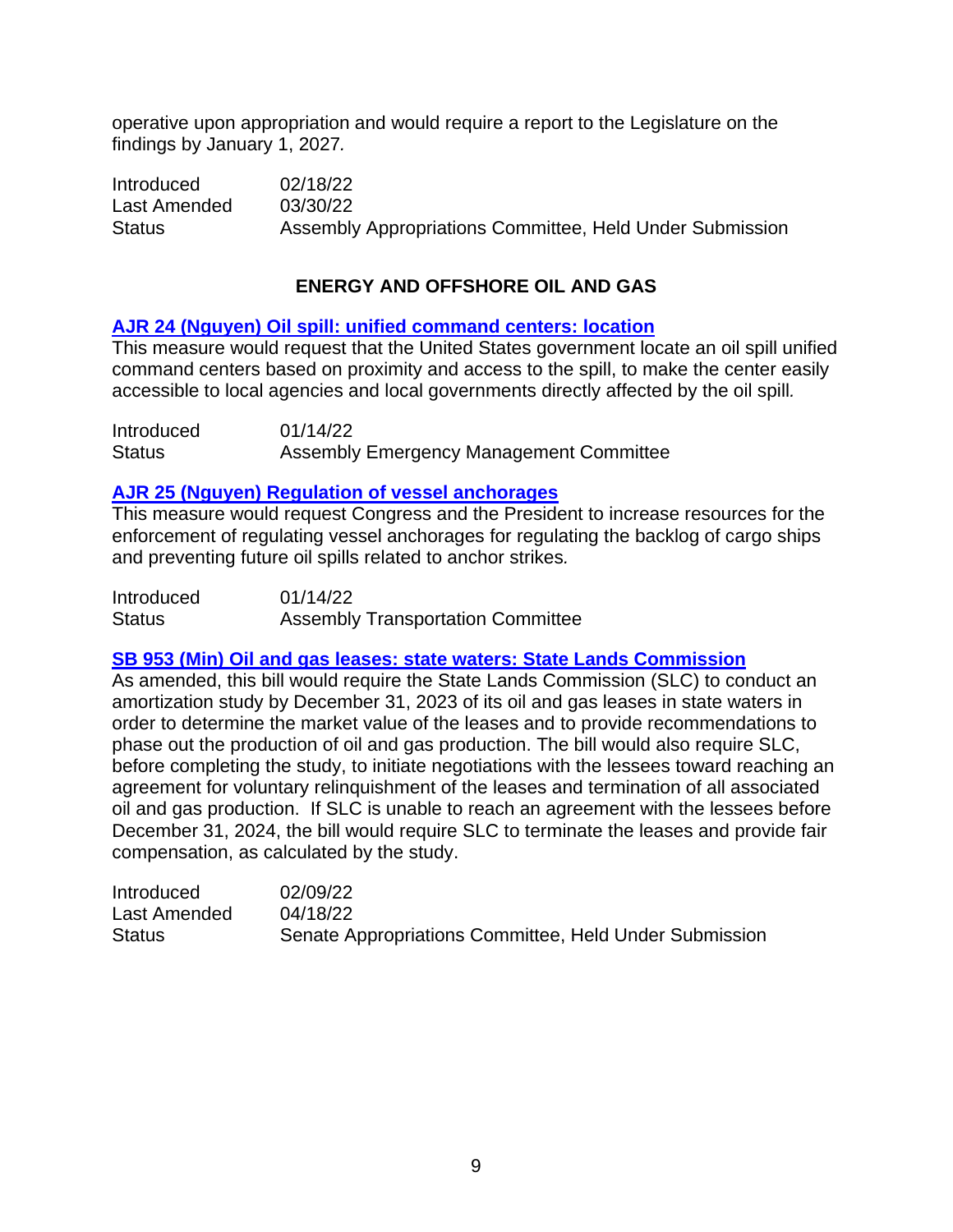#### **SB 1274 (McGuire) [Environmental](https://leginfo.legislature.ca.gov/faces/billNavClient.xhtml?bill_id=202120220SB1274) quality: environmental leadership development projects: clean energy [transmission](https://leginfo.legislature.ca.gov/faces/billNavClient.xhtml?bill_id=202120220SB1274) projects: offshore wind**

This bill would provide that a clean energy transmission project that upgrades existing transmission infrastructure to bring renewable energy from an offshore wind project located within or adjacent to the County of Humboldt is qualifies for CEQA streamlining measures as an "Environmental Development Leadership Project" pursuant to PRC Section 21180.

| Introduced    | 02/18/22                                                |  |
|---------------|---------------------------------------------------------|--|
| <b>Status</b> | Senate Environmental Quality Committee. Failed deadline |  |

# **AB 1611 (Davies) Oil spills: potential casualties with [submerged](https://leginfo.legislature.ca.gov/faces/billNavClient.xhtml?bill_id=202120220AB1611) oil pipelines: vessels: [reporting](https://leginfo.legislature.ca.gov/faces/billNavClient.xhtml?bill_id=202120220AB1611)**

This bill would require a person to notify state and federal entities that a vessel has hit or likely hit to a pipeline in waters of the state, within 24 hours. The bill would subject a person to civil penalties of up to \$50,000 for failure to comply. *Amendments of 3/15/22 make a vessel operator who fails to report a collision or possible collision to a submerged oil pipeline subject to civil penalties of \$10,000 to \$1 million. Amendments of 04/06/22 require a court to consider specific factors when determining the amount of civil penalty to assess.*

| Introduced    | 01/05/22                      |
|---------------|-------------------------------|
| Last Amended  | 04/06/22                      |
| <b>Status</b> | <b>Senate Rules Committee</b> |

# **AB 1657 (Nguyen) Oil spills: [reporting:](https://leginfo.legislature.ca.gov/faces/billNavClient.xhtml?bill_id=202120220AB1657) waters of the state**

This bill would require any party responsible for the discharge or threatened discharge of oil in waters of the United States to report the discharge immediately to the Office of Emergency Services*.* Failure to do so would be a crime. *Amendments of 03/14/22 limit the bill to waters of the state, and further define a "threatened discharge" of oil. Amendments of 04/28/22 limit the scope of the bill to offshore oil facilities.*

| Introduced    | 01/14/22                      |
|---------------|-------------------------------|
| Last Amended  | 04/28/22                      |
| <b>Status</b> | <b>Senate Rules Committee</b> |

# **AB 1658 (Nguyen) Oil spill response and [contingency](https://leginfo.legislature.ca.gov/faces/billNavClient.xhtml?bill_id=202120220AB1658) planning: oil spill elements: area [plans](https://leginfo.legislature.ca.gov/faces/billNavClient.xhtml?bill_id=202120220AB1658)**

This bill would require the Office of Spill Prevention and Response to develop best practices create and post on its internet website best practices, which may include, but are not limited to, a model ordinance, for local jurisdictions that would like to adopt a local oil spill response plan. *Amendments of 03/15/22 delete the requirement for oil spill response plans to also be consistent with LCPs, the California Oil Spill Contingency Plan, and the National Contingency Plan.*

| Introduced   | 03/15/22 |
|--------------|----------|
| Last Amended | 04/28/22 |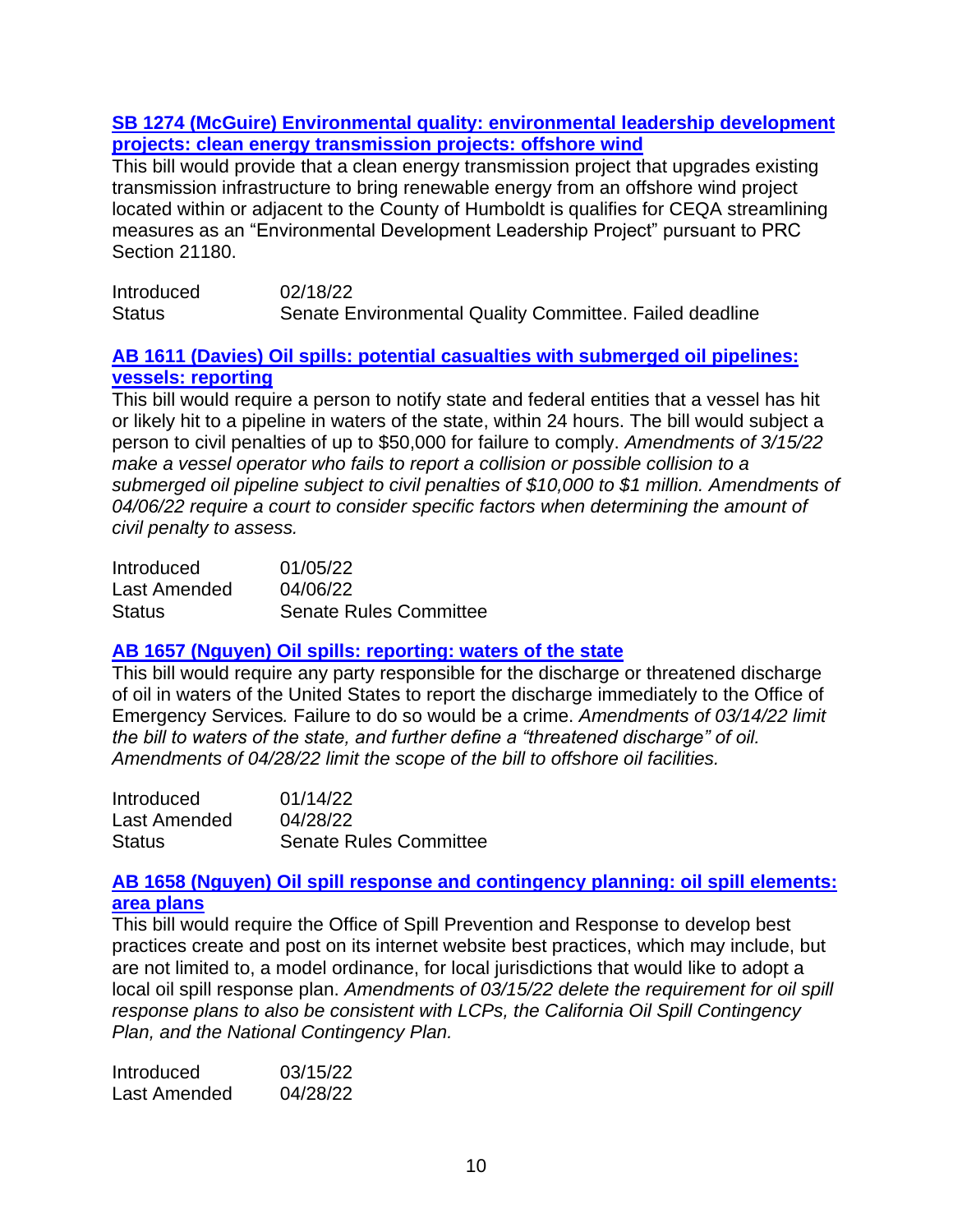#### Status Senate Rules Committee

# **AB 1832 (L. Rivas) Waters subject to tidal influence: hard mineral [extraction](https://leginfo.legislature.ca.gov/faces/billNavClient.xhtml?bill_id=202120220AB1832)**

This bill would repeal the State Lands Commission's authority to authorize leases or permits for the extraction or removal of hard minerals, such as metals, precious metals, gemstones, ores, and other types of hard minerals from tidelands and submerged lands of the state. This does not include rock, gravel, sand, silt, hydrocarbons, or coal. *Amendments of 04/28/22 revise the scope of the bill to state waters subject to tidal influence, and exclude waters east of the Carquinez Bridge.*

| Introduced    | 02/07/22                                     |
|---------------|----------------------------------------------|
| Last Amended  | 04/28/22                                     |
| <b>Status</b> | Senate Natural Resources and Water Committee |

# **[AB 2140 \(Muratsuchi\) Once-through cooling policy: powerplants](https://leginfo.legislature.ca.gov/faces/billTextClient.xhtml?bill_id=202120220AB2140)**

This bill would prohibit the State Water Resources Control Board from granting an operator of a powerplant a time extension to comply with the Board's once-through cooling policy if a local government with jurisdiction over the powerplant objects to the extension. *Amendments of 04/18/22 add the requirement that an advisory committee convened by the Board determine that the extension is not necessary to ensure electricity reliability. Amendments of 05/02/22 remove the requirement that the Board, the Public Utilities Commission, the Energy Commission, and the California Independent System Operator collaboratively identify alternatives to offset the powerplants that cease operation as a result of the once-through cooling policy.*

| Introduced    | 02/15/22                                                 |
|---------------|----------------------------------------------------------|
| Last Amended  | 05/02/22                                                 |
| <b>Status</b> | Assembly Appropriations Committee, Held Under Submission |

#### **AB 2257 [\(Boerner](https://leginfo.legislature.ca.gov/faces/billNavClient.xhtml?bill_id=202120220AB2257) Horvath) State lands: oil and gas leases: cost study**

This bill would direct the State Lands Commission to develop a cost study to determine the fiscal impact of a voluntary lease buy-out of all active offshore oil and gas leases as of January 1, 2023, and appropriate \$1 million from General Fund to cover the cost of the study*. Amendments of 03/21/22 specify a deadline of December 31, 2024 for the study. Amendments of 05/19 delete the \$1 million appropriation and instead make the funding subject to appropriation by the Legislature.*

| <b>Position</b> | <b>Recommend Support, Analysis Attached</b> |
|-----------------|---------------------------------------------|
| <b>Status</b>   | <b>Senate Rules Committee</b>               |
| Last Amended    | 05/19/22                                    |
| Introduced      | 02/17/22                                    |

**AB 2609 [\(Petrie-Norris\)](https://leginfo.legislature.ca.gov/faces/billNavClient.xhtml?bill_id=202120220AB2609) Oil: facility response plan**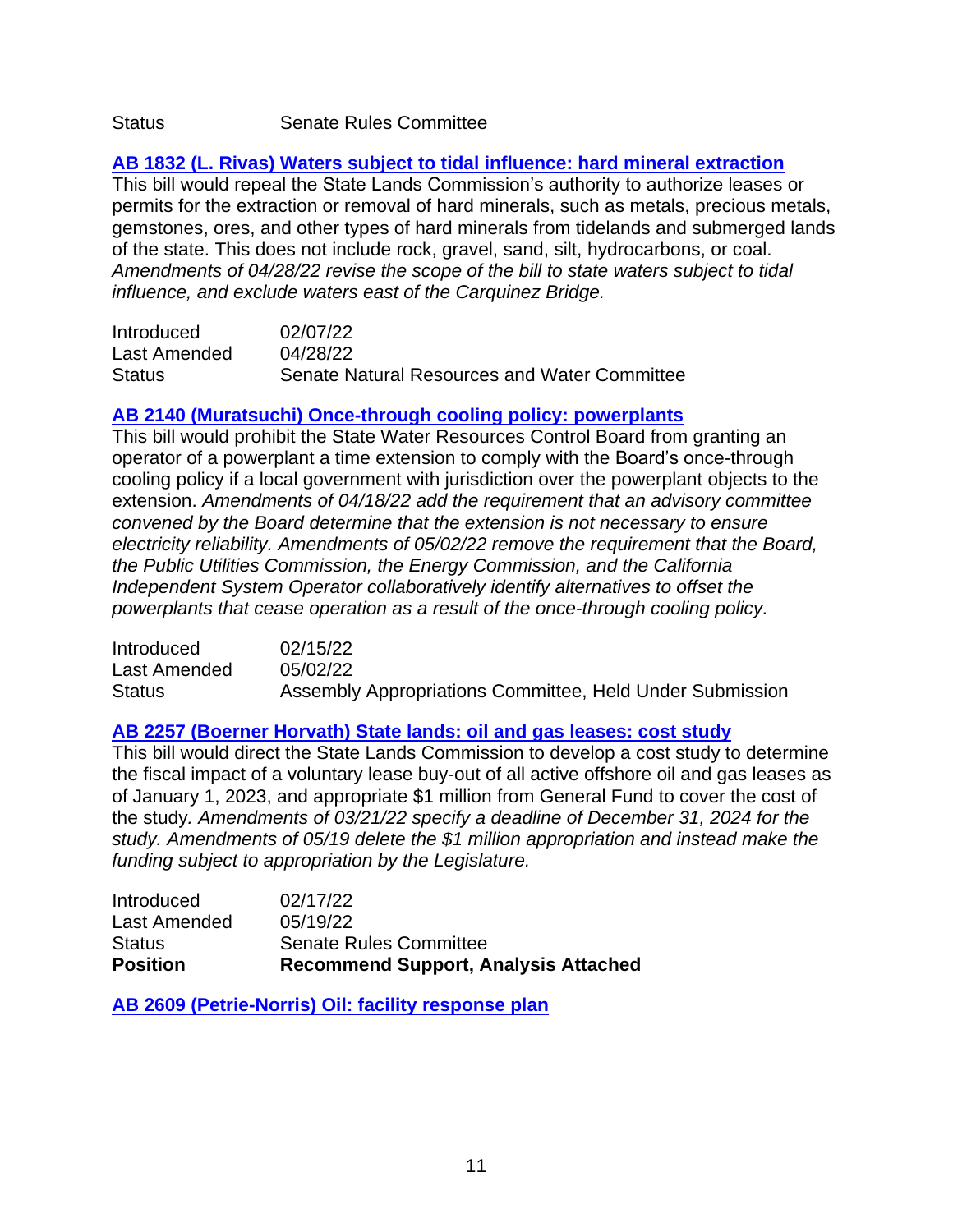This bill would require the State Lands Commission to post on its website all Facility Response Plans provided by onshore or offshore facilities that pose a risk of discharging oil into the environment, and to hold at least two public hearings on the plans to receive public comment.

Introduced 02/18/22 Status **Assembly Natural Resources Committee. Failed deadline** 

# **HOUSING**

**SB 897 [\(Wieckowski\)](https://leginfo.legislature.ca.gov/faces/billNavClient.xhtml?bill_id=202120220SB897) Accessory dwelling units: junior accessory dwelling units** This bill would increase the minimum height of accessory dwelling units (ADUs) to 25 feet; provide that the construction of an ADU does not constitute an occupancy change; prohibit the construction of an ADU from triggering the installation of fire sprinklers; prohibit a local government from denying a permit for a constructed, but unpermitted ADU because it is in violation of building standards unless it endangers the health and safety of the occupants, and require the Department of Housing and Community Development to establish a grant program to fund the construction of ADUs and junior ADUs (JADUs)*. Amendments of 03/14/22 require local governments to use objective standards when establishing regulations for ADUs and prohibit requirements for applicants to post notices when demolishing a detached garage to construct an ADU. Amendments of 04/18/22 limit the increased minimum height standard to ADUs within ½ mile of a major transit stop or transit corridor and ADUs attached to a primary dwelling.*

| Introduced    | 02/01/22                        |
|---------------|---------------------------------|
| Last Amended  | 05/19/22                        |
| <b>Status</b> | <b>Assembly Rules Committee</b> |

# **SB 930 (Wiener) Housing [Accountability](https://leginfo.legislature.ca.gov/faces/billNavClient.xhtml?bill_id=202120220SB930) Act**

As amended, this bill would clarify that specified existing provisions of the Housing Accountability Act which currently apply to very low, low, or moderate-income households also apply to extremely low-income households.

| Introduced    | 02/07/22                        |
|---------------|---------------------------------|
| Last Amended  | 04/18/22                        |
| <b>Status</b> | <b>Assembly Rules Committee</b> |

# **SB 1292 (Stern) Land use: [development](https://leginfo.legislature.ca.gov/faces/billNavClient.xhtml?bill_id=202120220SB1292) restriction: fire hazard severity zones**

As amended, this bill would authorize local governments to restrict new development in moderate, high, and very high fire hazard severity zones if they adopt a plan to at least double the amount of potential lost housing in other areas.

| <b>Introduced</b> | 02/18/22                                   |
|-------------------|--------------------------------------------|
| Last Amended      | 03/16/22                                   |
| <b>Status</b>     | Senate Housing Committee. Failed deadline. |

**SB 1369 [\(Wieckowski\)](https://leginfo.legislature.ca.gov/faces/billNavClient.xhtml?bill_id=202120220SB1369) Adaptive reuse projects: by-right: funding**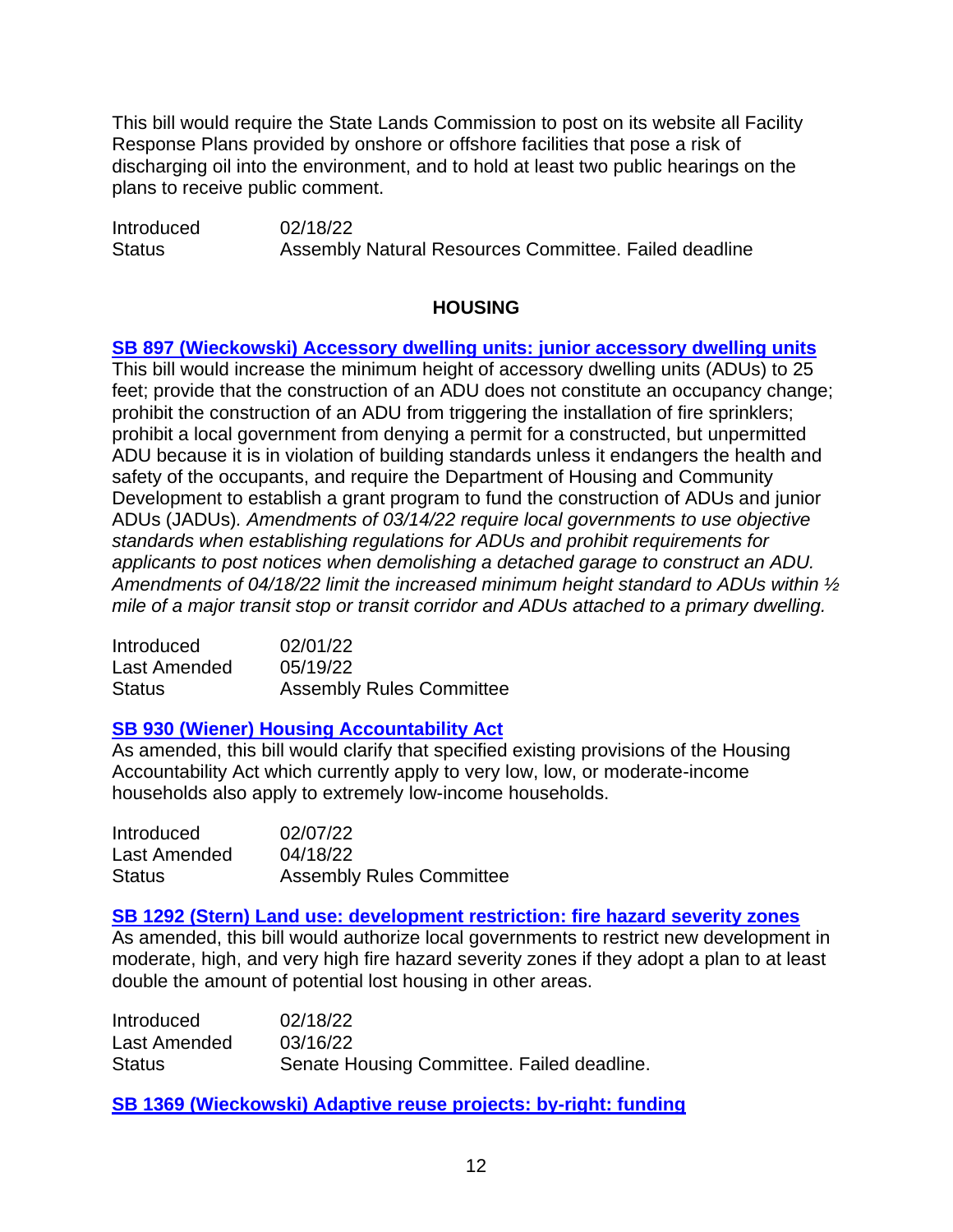This bill would specify that an adaptive reuse project, defined as converting any commercial, public, industrial, or office building with an occupancy rate of 25% or less into a mixed use or residential housing development project, shall be considered a use by right regardless of zoning. A local government would not be able to require additional on-site parking beyond what is already available, and the applicant could add one additional story to the roof of the existing structure.

| Introduced    | 02/18/22                                                  |  |
|---------------|-----------------------------------------------------------|--|
| <b>Status</b> | Senate Governance and Finance Committee. Failed Deadline. |  |

# **AB 1910 (Garcia) Publicly owned golf courses: [conversion:](https://leginfo.legislature.ca.gov/faces/billNavClient.xhtml?bill_id=202120220AB1910) affordable housing**

This bill would authorize a public agency to convert a publicly owned golf course into affordable housing and public open space. The bill would direct the Department of Housing and Community Development to develop and administer a program to provide grants to projects that meet the specifications of the bill, including that 25% of the units shall be occupied by lower income households; no more than 1/3 of the property shall be used for non-residential purposes; affordable rental and ownership units shall be deed restricted for 55 and 45 years, respectively; and at least 15% of the development shall be publicly accessible open space.

| Introduced      | 02/09/22                                                 |
|-----------------|----------------------------------------------------------|
| <b>Status</b>   | Assembly Appropriations Committee, Held Under Submission |
| <b>Position</b> | <b>Support</b>                                           |

# **AB 2011 (Hicks) [Affordable](https://leginfo.legislature.ca.gov/faces/billNavClient.xhtml?bill_id=202120220AB2011) Housing and High Road Jobs Act of 2022**

This bill would make housing units that meet specified urban infill development and affordability criteria a ministerial "use by right" in zones where "office", "retail" or "parking" are the principally permitted use, thus providing for an exemption from CEQA.

| Introduced    | 02/14/22                      |
|---------------|-------------------------------|
| Last Amended  | 05/11/22                      |
| <b>Status</b> | <b>Senate Rules Committee</b> |

# **AB 2097 (Friedman) Residential and commercial [development:](https://leginfo.legislature.ca.gov/faces/billNavClient.xhtml?bill_id=202120220AB2097) remodeling, renovations, and additions: parking [requirements](https://leginfo.legislature.ca.gov/faces/billNavClient.xhtml?bill_id=202120220AB2097)**

This bill would prohibit a public agency from imposing minimum parking standards on residential or commercial development if it is located on a parcel within ½ mile of public transit. The bill would not reduce or eliminate requirements to provide handicapped parking or EV charging equipment. *Amendments of 05/19 add a definition of a public agency to include and state agency, board or commission, city, county, special district, joint powers authority or other political subdivision, and adds a definition of a public transit to include a major transit stop that is included in a Regional Transportation Plan.* 

Introduced 02/14/22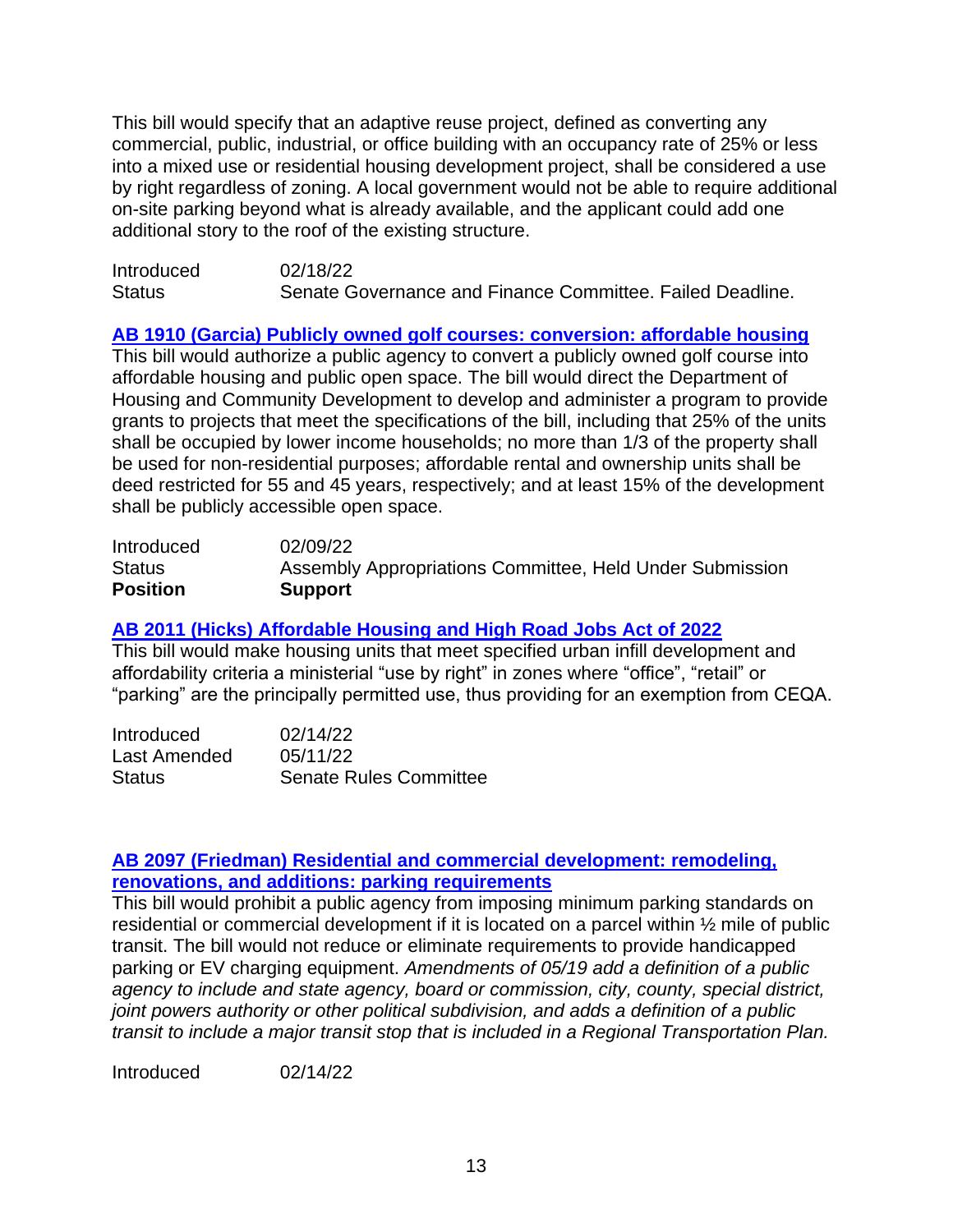Last Amended 05/19/22 Status Senate Rules Committee

#### **AB [2430 \(Grayson\) Tiny homes](https://leginfo.legislature.ca.gov/faces/billNavClient.xhtml?bill_id=202120220AB2430)**

This bill would add "tiny homes on wheels" to the definition of an ADU*.* A tiny home on wheels is defined as a recreational, tow-behind vehicle on a wheeled chassis that provides living facilities for one or more persons and is no larger than 400 square feet. *Amendments of 04/06/22 modify the subject of the bill from "tiny homes on wheels" to "movable tiny homes."*

Introduced 02/18/22 Last Amended 04/06/22 Status **Assembly Housing and Community Development Committee.** Failed Deadline.

#### **AB 2762 (Bloom) [Housing:](https://leginfo.legislature.ca.gov/faces/billNavClient.xhtml?bill_id=202120220AB2762) parking lots**

This is an intent bill that would authorize local governments to build affordable housing on parking lots that serve parks and recreational facilities*.*

| Introduced    | 02/18/22                                   |  |
|---------------|--------------------------------------------|--|
| <b>Status</b> | Assembly Rules Committee. Failed deadline. |  |

# **WATER AND MARINE DEBRIS**

# **SB 890 (Nielsen) Department of Water Resources: Water Storage and [Conveyance](https://leginfo.legislature.ca.gov/faces/billTextClient.xhtml?bill_id=202120220SB890) Fund: water shortage and [conveyance](https://leginfo.legislature.ca.gov/faces/billTextClient.xhtml?bill_id=202120220SB890)**

This bill would establish the Water Storage and Conveyance Fund, to be managed by the Department of Water Resources. This measure is an urgency statute.

Introduced 01/31/22 Status Senate Natural Resources and Water Committee. Failed passage.

#### **SB 1065 (Eggman) California Abandoned and Derelict [Commercial](https://leginfo.legislature.ca.gov/faces/billNavClient.xhtml?bill_id=202120220SB1065) Vessel [Program](https://leginfo.legislature.ca.gov/faces/billNavClient.xhtml?bill_id=202120220SB1065)**

This bill would create a new program administered by the State Lands Commission to identify, prioritize, and fund the removal of abandoned and derelict commercial vessels from waters of the state. The Commission would also be required to create a plan to prevent, reduce and remove abandoned and derelict commercials vessels.

| Introduced    | 02/15/22                        |
|---------------|---------------------------------|
| Last Amended  | 04/28/22                        |
| <b>Status</b> | <b>Assembly Rules Committee</b> |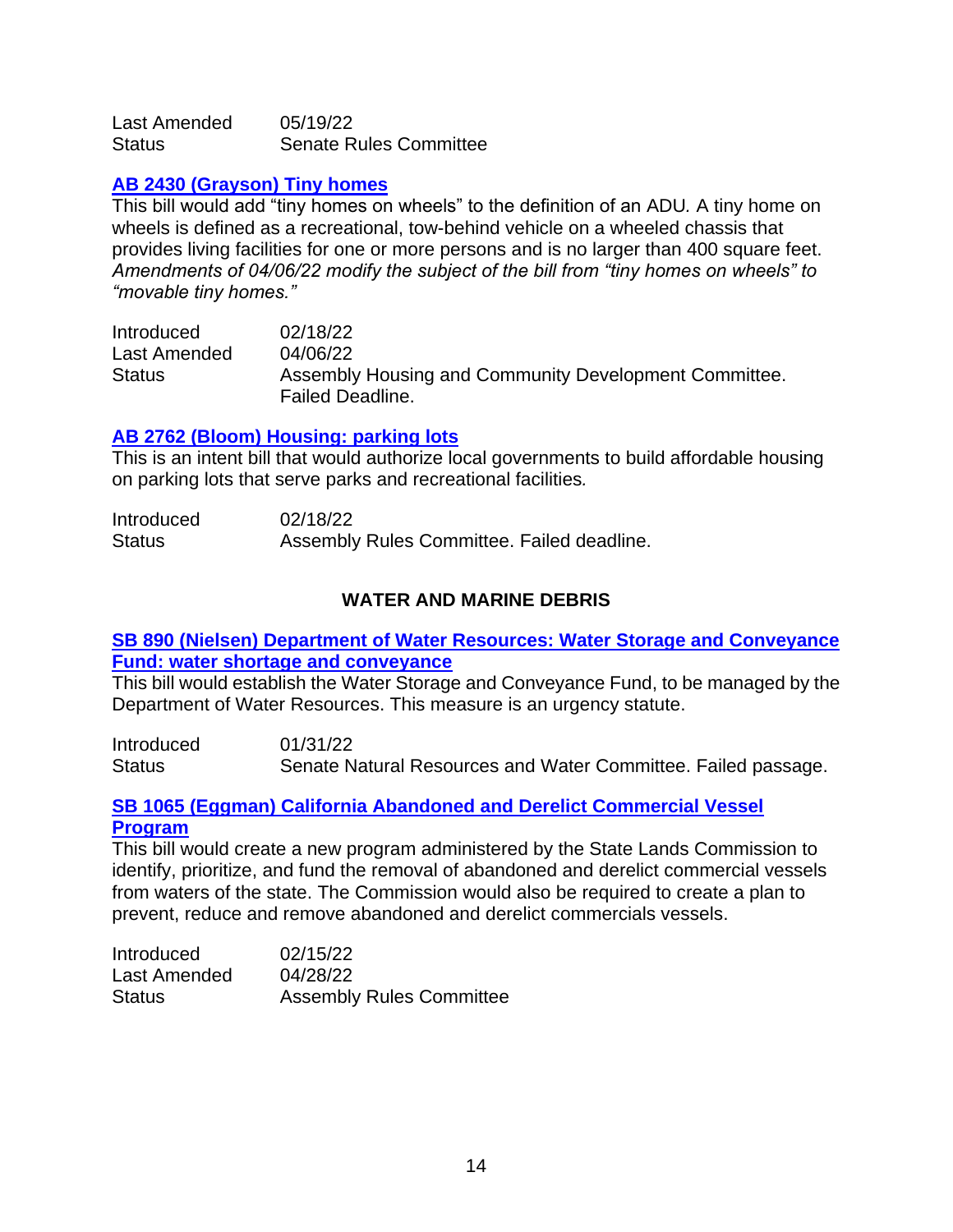# **AB 1690 (L. [Rivas\) Tobacco products: single-use electronic cigarettes](https://leginfo.legislature.ca.gov/faces/billNavClient.xhtml?bill_id=202120220AB1690)**

This bill would prohibit the sale, purchase, or conveyance of cigarettes with single-use filters, or the sale purchase or conveyance of detachable single-use device for the filtration of tobacco products, or the sale, purchase or conveyance of single usecigarettes, or vaping devices, punishable by a \$500 civil fine. *Amendments of 4/20/22 limited the scope of the bill to single-use electronic cigarettes.*

| <b>Introduced</b> | 01/25/22                      |
|-------------------|-------------------------------|
| Last Amended      | 04/20/22                      |
| <b>Status</b>     | <b>Assembly Inactive File</b> |

#### **AB 1724 (Stone) [State-owned](https://leginfo.legislature.ca.gov/faces/billNavClient.xhtml?bill_id=202120220AB1724) washing machines: microfiber filtration**

This bill would require, on or before January 1, 2024, that all new washing machines sold in California contain a microfiber filtration system. The bill would also require all state-owned washing machines to contain a microfiber filtration system*. Amendments of 04/21/22 remove the requirement regarding sale of washing machines, and specify that all state-owned washing machines contain a filtration system with a mesh size of 100 microns or smaller.*

| Introduced    | 01/27/22                                                 |
|---------------|----------------------------------------------------------|
| Last Amended  | 04/21/22                                                 |
| <b>Status</b> | Assembly Appropriations Committee, Held Under Submission |

#### **AB 2016 [\(Bauer-Kahan\)](https://leginfo.legislature.ca.gov/faces/billNavClient.xhtml?bill_id=202120220AB2016) State Water Resources Control Board: desalination plants: [feasibility](https://leginfo.legislature.ca.gov/faces/billNavClient.xhtml?bill_id=202120220AB2016) study**

As amended, this bill would amend the Water Code to delete an obsolete reporting requirement related to the opportunities and impediments to seawater desalination, and instead request the California Council on Science and Technology, in consultation with the SWRCB, to complete a feasibility study of the desalination of ocean water, brackish water, and groundwater and the potential impact of desalination plants along the San Francisco Bay and inland lakes and streams by January 1, 2025, if the California Council on Science and Technology agrees to undertake and complete the study. *Amendments of 05/19 make the study contingent upon appropriation by the Legislature.*

| <b>Introduced</b> | 02/14/22                      |
|-------------------|-------------------------------|
| Last Amended      | 03/31/22                      |
| <b>Status</b>     | <b>Senate Rules Committee</b> |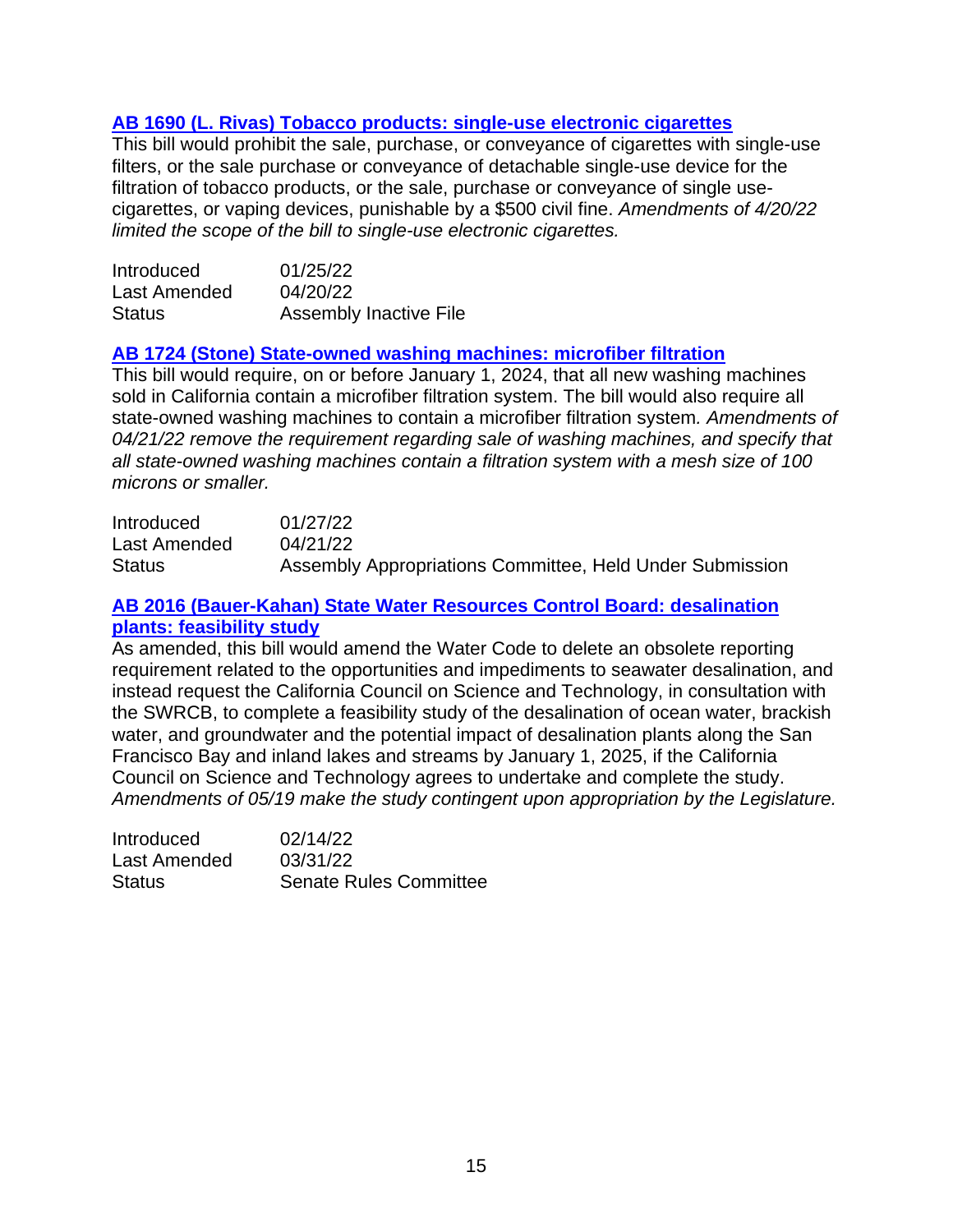# **AB 2026 [\(Friedman\)](https://leginfo.legislature.ca.gov/faces/billNavClient.xhtml?bill_id=202120220AB2026) Recycling: plastic packaging and carryout bag[s](https://leginfo.legislature.ca.gov/faces/billNavClient.xhtml?bill_id=202120220AB2026)**

This bill would prohibit online retailers that ship purchased items into the state from using single-use plastic or polystyrene packaging. The bill would also establish the At-Store Recycling Program, which allows customers to return clean plastic carryout and single-use plastic bags. *Amendments of 04/06/22 revises the definition of "primary packaging" and "reusable," and exempts materials used in the shipping of fresh meat and produce. Amendments of 05/19 eliminate the reference to the "At-Store Recycling Program."*

| <b>Introduced</b> | 02/14/22                      |
|-------------------|-------------------------------|
| Last Amended      | 05/19/22                      |
| <b>Status</b>     | <b>Senate Rules Committee</b> |

#### **AB 2740 (Dahle) Water resources: [desalination](https://leginfo.legislature.ca.gov/faces/billNavClient.xhtml?bill_id=202120220AB2740)**

This bill would repeal a provision of the Water Code that required the SWRCB to produce a report by July 1, 2044, on the existing impediments to seawater and brackish water desalination projects. It would also eliminate the Water Desalination Task Force.

Introduced 02/18/22 Status **Assembly Water, Parks, and Wildlife Committee. Failed deadline** 

# **TRANSPORTATION**

#### **SB 894 (Jones) [Off-highway](https://leginfo.legislature.ca.gov/faces/billNavClient.xhtml?bill_id=202120220SB894) vehicles**

This bill would make multiple changes to the rules, requirements, and fee structure for the licensing of competition motorcycles and ATVs operated on public lands*.*

Introduced 01/03/22 Last Amended 03/28/22 Status Assembly Rules Committee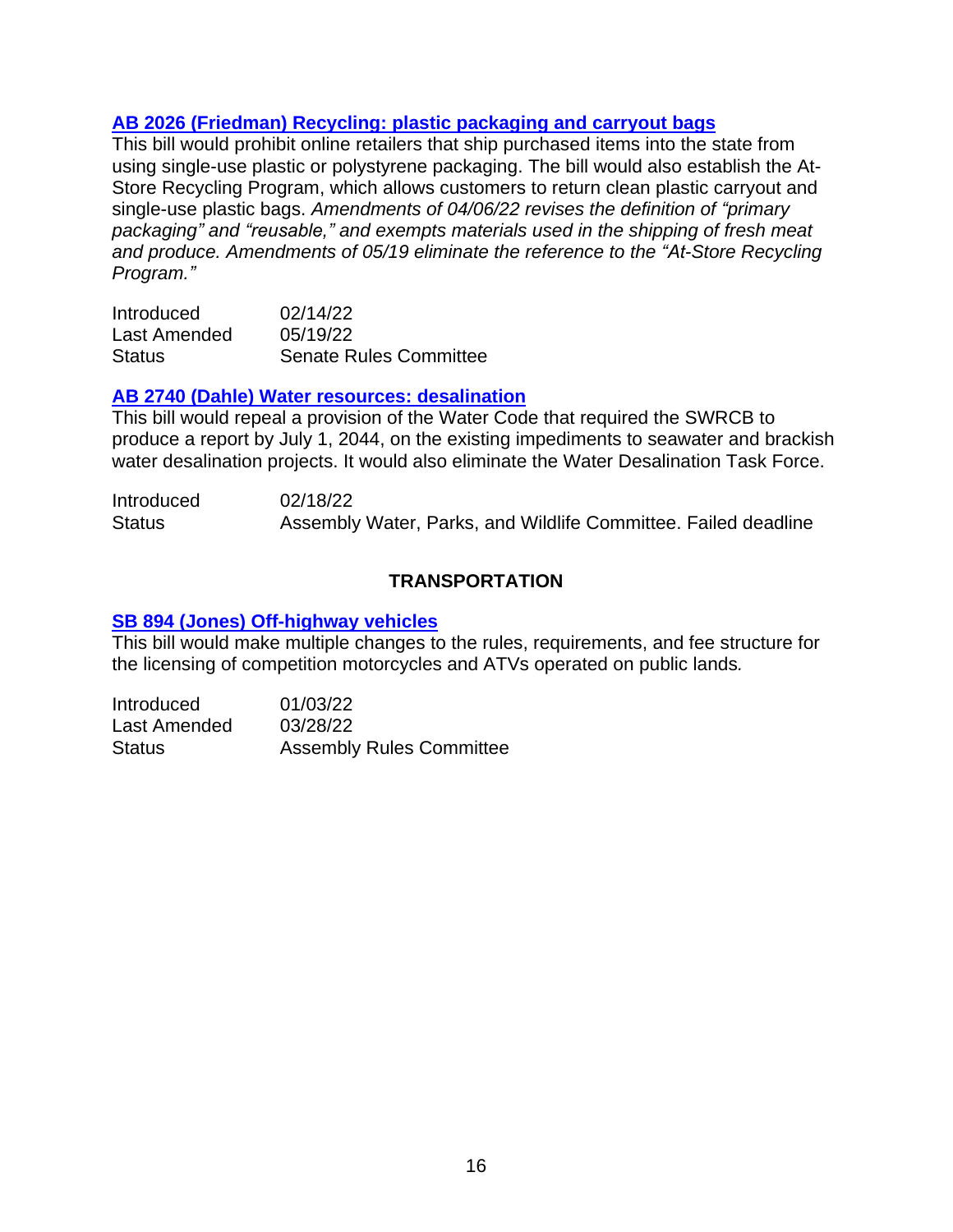# **AB 2344 (Friedman) Wildlife connectivity: [transportation](https://leginfo.legislature.ca.gov/faces/billNavClient.xhtml?bill_id=202120220AB2344) projects**

This bill would require CDFW, in coordination with Caltrans, to develop a wildlife connectivity action plan by January 1, 2024. Among other requirements, the plan must include input from relevant state and federal agencies. The bill would also require Caltrans, in consultation with CDFW, to develop by January 1, 2024, a list of wildlife passage projects where the implementation of wildlife passage features would reduce wildlife-vehicle collisions and enhance wildlife connectivity. Further, the bill would require Caltrans to develop a programmatic environmental review process with state and federal regulatory agencies for remediating barriers to wildlife movement. *Amendments of 04/06/22 add a reference to the 2020 California Wildlife Barriers Report. Amendments of 05/19 make the provisions of the bill addressing a PEIR for fish improving fish passage permissive, rather than mandatory, and delete the requirement to implement at least 10 projects per year from the Wildlife Connectivity Project List.*

| Introduced    | 02/16/22                      |
|---------------|-------------------------------|
| Last Amended  | 05/19/22                      |
| <b>Status</b> | <b>Senate Rules Committee</b> |

# **AB 2438 (Friedman) [Transportation](https://leginfo.legislature.ca.gov/faces/billNavClient.xhtml?bill_id=202120220AB2438) funding: alignment with state plans and [greenhouse](https://leginfo.legislature.ca.gov/faces/billNavClient.xhtml?bill_id=202120220AB2438) gas emissions reduction standards**

This bill would require all transportation projects funded at the local or state level to align with the California Transportation Plan and the Climate Action Plan for Transportation Infrastructure. *Amendments of 03/21/22 modify the scope of this requirement to projects funded by specified state funding programs, and requires specified transportation agencies to submit a report to the Legislature by January 1, 2025 that evaluates aligning funding programs with the goals of those plans.* 

| <b>Introduced</b> | 02/17/22                      |
|-------------------|-------------------------------|
| Last Amended      | 03/21/22                      |
| <b>Status</b>     | <b>Senate Rules Committee</b> |

# **AB 2719 (Fong) CEQA exemptions: highway safety [improvement](https://leginfo.legislature.ca.gov/faces/billNavClient.xhtml?bill_id=202120220AB2719) projects**

This bill would exempt state or local "highway safety projects" from the provisions of the California Environmental Quality Act*.*

| <b>Introduced</b> | 02/07/22                                              |
|-------------------|-------------------------------------------------------|
| <b>Status</b>     | Assembly Natural Resources Committee. Failed Deadline |

# **ADMINISTRATION**

# **SB 1122 (Allen) San Gabriel and Lower Los Angeles Rivers and [Mountains](https://leginfo.legislature.ca.gov/faces/billNavClient.xhtml?bill_id=202120220SB1122) [Conservancy:](https://leginfo.legislature.ca.gov/faces/billNavClient.xhtml?bill_id=202120220SB1122) territory**

This bill would authorize the State Coastal Conservancy to elect a vice-chair by a majority vote of the Board*. Amendments of 03/07/22 change the subject matter of the bill to expanding the boundary of the San Gabriel and Lower Los Angeles Rivers and Mountains Conservancy to include the Dominguez Channel watershed, and the coastal watersheds of Manhattan Beach and the Palos Verdes Peninsula.*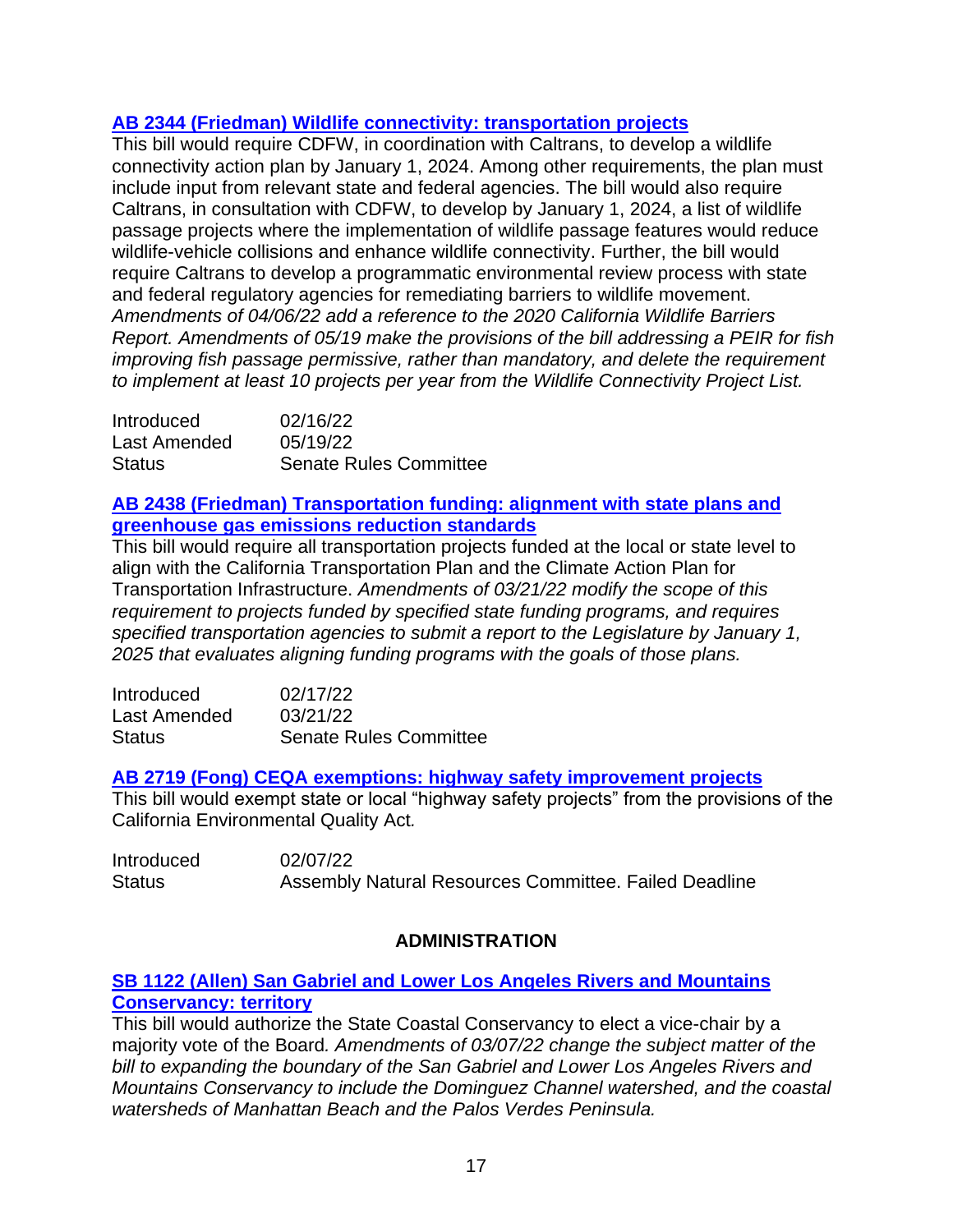| Introduced    | 02/16/22                                    |
|---------------|---------------------------------------------|
| Last Amended  | 03/07/22                                    |
| <b>Status</b> | <b>Assembly Natural Resources Committee</b> |

#### **[AB 1795 \(Fong\) Open meetings: remote participation](https://leginfo.legislature.ca.gov/faces/billNavClient.xhtml?bill_id=202120220AB1795)**

This bill would require state bodies to provide an opportunity for participants to address the body both in-person and remotely in any public meeting.

| Introduced    | 02/07/22                                                      |
|---------------|---------------------------------------------------------------|
| <b>Status</b> | Assembly Governmental Organization Committee. Failed Deadline |

#### **AB 1996 (Cooley) State government: [administrative](https://leginfo.legislature.ca.gov/faces/billNavClient.xhtml?bill_id=202120220AB1996) regulations: review**

This bill would require all state agencies to review and identify any regulations that are duplicative, overlapping, inconsistent, or out of date, revise those identified regulations, and report to the Legislature and Governor, by January 1, 2026.

| <b>Introduced</b> | 02/10/22                                                 |
|-------------------|----------------------------------------------------------|
| <b>Status</b>     | Assembly Appropriations Committee, Held Under Submission |

#### **AB 2370 (Levine) Public records: state agency [retention](https://leginfo.legislature.ca.gov/faces/billNavClient.xhtml?bill_id=202120220AB2370)**

This bill would require all state agencies to retain every public record subject to the Public Records Act, including emails, for a period of at least 2 years*.*

| Introduced    | 02/16/22                      |
|---------------|-------------------------------|
| Last Amended  | 03/23/22                      |
| <b>Status</b> | <b>Senate Rules Committee</b> |

# **AB 2387 (E. Garcia) Safe Drinking Water, Wildfire [Prevention,](https://leginfo.legislature.ca.gov/faces/billNavClient.xhtml?bill_id=202120220AB2387) Drought Bond Act**

This bill would enact the Safe Drinking Water, Wildfire Prevention, Drought Preparation, Flood Protection, Extreme Heat Mitigation, and Workforce Development Bond Act of 2022, which, if approved by the voters, would authorize the issuance of bonds in the amount of \$7,430,000,000 to finance eligible projects*. Amendments of 03/21/22 move the election date of the bond from June 7 to November 9.*

| <b>Introduced</b> | 02/17/22                                                 |
|-------------------|----------------------------------------------------------|
| Last Amended      | 03/21/22                                                 |
| <b>Status</b>     | Assembly Appropriations Committee, Held Under Submission |

#### **AB 1733 (Quirk) State bodies: open [meetings](https://leginfo.legislature.ca.gov/faces/billNavClient.xhtml?bill_id=202120220AB1733)**

This bill would make changes to the Bagley-Keene Open Meeting Act related to remote participation and public notice requirements for teleconferenced meetings of state agencies. It would require all state body open meetings to be held by teleconference, without the need to make the remote locations of each board member accessible to the public. In addition to providing for the public to participate remotely, the bill would also require agencies to provide a physical location for members of the public to observe, hear and participate remotely in the meeting. If the ability to provide remote participation fails during a meeting and cannot be restored, the bill would require the state agency to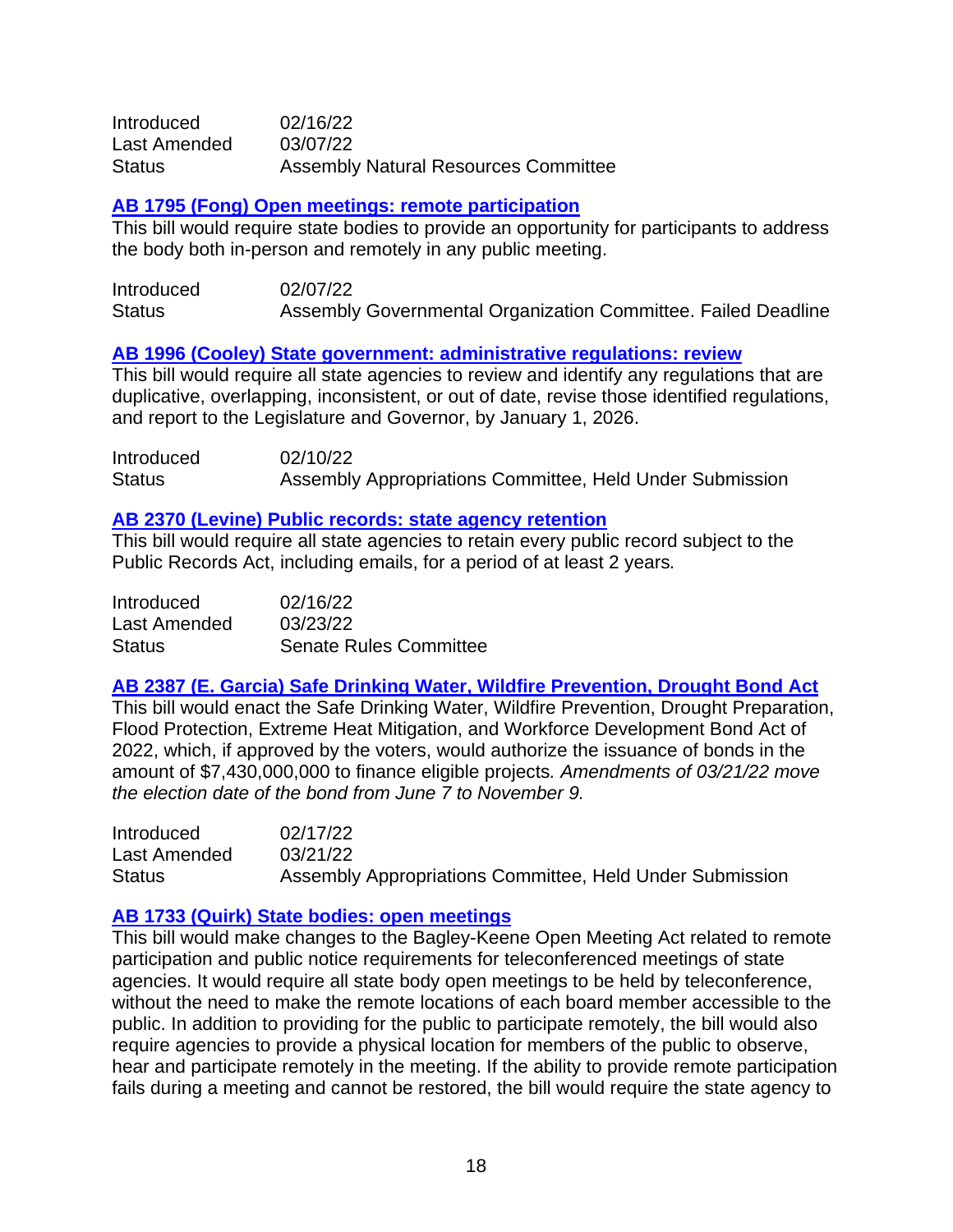adjourn the meeting and notify the public of when it plans to reconvene. The bill would allow for closed sessions to be conducted remotely.

Introduced 01/03/22 Status Assembly Government Organization Committee. Failed Deadline

# **AB 1655 [\(Jones-Sawyer\)](https://leginfo.legislature.ca.gov/faces/billNavClient.xhtml?bill_id=202120220AB1655) State holidays: Juneteenth**

This bill would add June 19, known as "Juneteenth," to the list of state holidays. *Amendments of 05/19 would authorize state employees to elect to take paid time off; authorize public schools to close in observance if the governing board of the school agrees to do so; authorizes schools to use state resources to commemorate the contributions of African Americans, and authorizes the State Board of Education to develop model curriculum.* 

| Introduced    | 01/14/22                      |
|---------------|-------------------------------|
| Last Amended  | 05/19/22                      |
| <b>Status</b> | <b>Senate Rules Committee</b> |

# **PRIORITY LEGISLATION: TWO-YEAR BILLS**

# **[SB 6 \(Caballero\) Local planning: housing: commercial zones](http://leginfo.legislature.ca.gov/faces/billTextClient.xhtml?bill_id=202120220SB6)**

This bill would deem a housing development an allowable use in retail commercial zoning that is not adjacent to an industrial use, if certain density requirements are met. This bill is a re-introduction of SB 1385 (Caballero) from 2020. *Amendments of 3/8/21 sunset the provisions of the bill on January 1, 2029. Amendments of 8/23/21 require the developer to certify that all contractors and sub-contractors will pay prevailing wage.*

| <b>Introduced</b> | 12/09/20                                             |
|-------------------|------------------------------------------------------|
| Last Amended      | 08/23/21                                             |
| <b>Status</b>     | Assembly Housing and Community Development Committee |

# **[SB 12 \(McGuire\) Local government: planning and zoning: wildfires](https://leginfo.legislature.ca.gov/faces/billNavClient.xhtml?bill_id=202120220SB12)**

This bill would require local governments to amend their land use plans to include maps of any very high fire hazard areas within its jurisdictions upon each revision of its housing element after July 1, 2024. Within 12 months of any update, the local government must adopt a very high fire hazard risk overlay zone or otherwise amend its zoning ordinance to be consistent with the land use plan. *Amendments of 5/4/21 require the State Fire Marshal to adopt wildfire risk reduction standards for developments in very high fire risk areas. Amendments of 7/1/21 narrow the bill to apply to residential structures only, as opposed to "development" generally. Amendments of 05/24 require water purveyors and waste water treatment facilities to use only heat-resilient water conveyance infrastructure components in areas designated as very high fire hazard severity zones.*

Introduced 12/07/20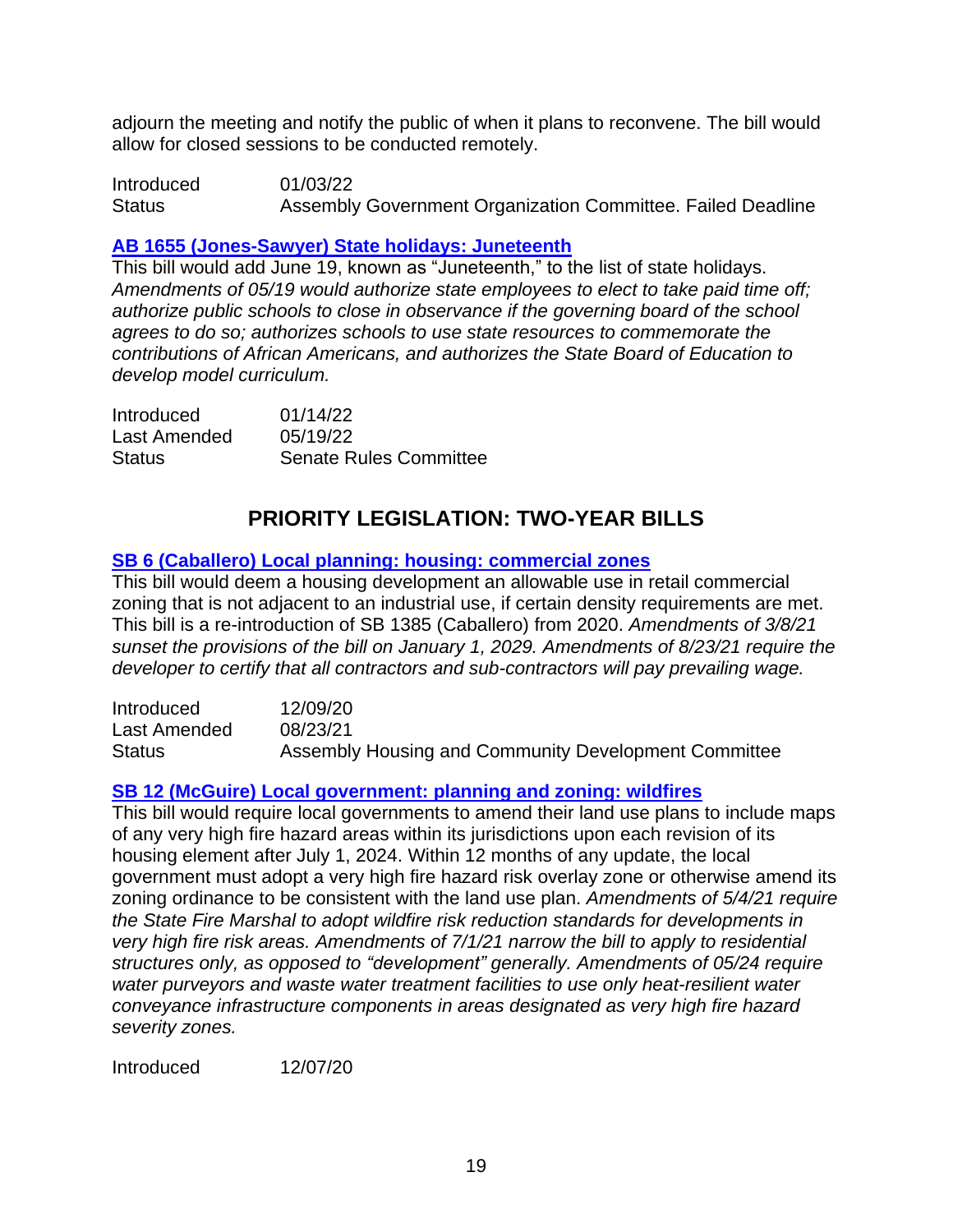Last Amended 05/24/22 Status Failed passage in Assembly Housing and Community Development Committee. Reconsideration granted.

# **[SB 17 \(Pan\) Office of Racial Equity](https://leginfo.legislature.ca.gov/faces/billTextClient.xhtml?bill_id=202120220SB17)**

This bill would establish the Office of Racial Equity, and task the office with developing strategies for advancing racial equity across state agencies. The office would be required to develop a statewide Racial Equity Framework, in coordination with other agencies, to provide guidelines for inclusive policies and practices that reduce racial inequities, and to establish goals and strategies to advance racial equity and address structural racism. The bill would direct the Secretary of each state agency to adopt and implement a Racial Equity Action Plan and would require the office to provide technical assistance to agencies and to approve each agency's Racial Equity Action Plan. *Amendments of 7/1/21 add a requirement for the Office to develop a Statewide Racial Equity Framework and to establish a Chief Equity Officer appointed by the Governor.*

Introduced 12/07/20 Last Amended 07/01/21 Status Assembly Appropriations Committee. Hearing cancelled at request of author.

# **[AB 30 \(Kalra\) Outdoor access to nature: environmental equity](https://leginfo.legislature.ca.gov/faces/billNavClient.xhtml?bill_id=202120220AB30)**

As amended, this bill would establish a state policy that all Californians have safe and affordable access to nature and its benefits. The bill would require all relevant state agencies and departments, including the Natural Resources Agency and its respective departments, boards, and commissions to incorporate this state policy when revising, adopting, or establishing policies, regulations, and grant criteria.

| <b>Introduced</b> | 12/07/20                                     |
|-------------------|----------------------------------------------|
| Last Amended      | 01/24/22                                     |
| <b>Status</b>     | Senate Natural Resources and Water Committee |

# **[SB 54 \(Allen\) Plastic Pollution Producer Responsibility Act](http://leginfo.legislature.ca.gov/faces/billTextClient.xhtml?bill_id=202120220SB54)**

This bill would prohibit producers of single-use, disposable packaging or single-use, disposable food service ware products from selling or distributing such products that are after January 1, 2032, unless they are recyclable or compostable.

| <b>Introduced</b> | 12/07/20                        |
|-------------------|---------------------------------|
| Last Amended      | 02/25/21                        |
| <b>Status</b>     | <b>Assembly Rules Committee</b> |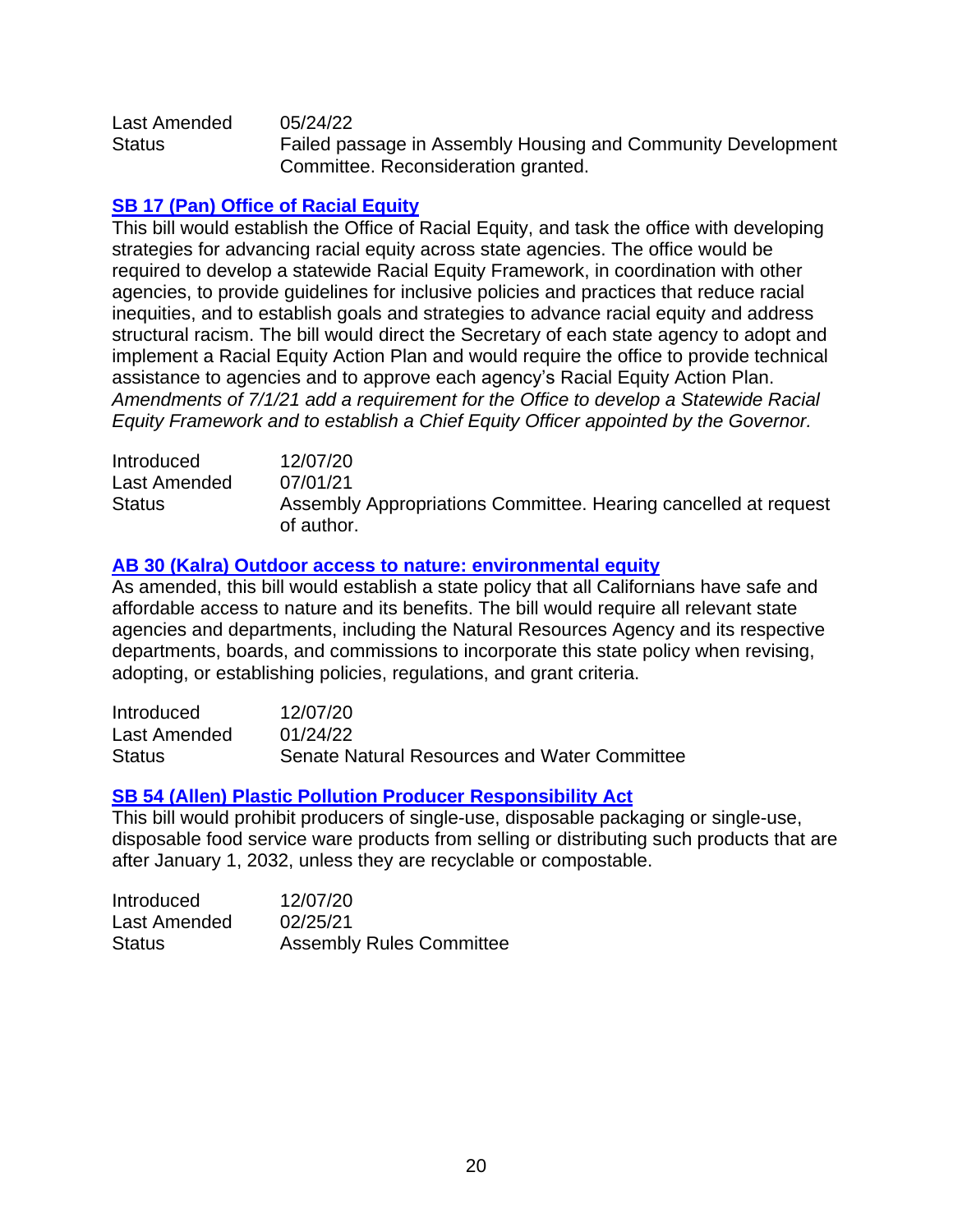# **[SB 307 \(McGuire\) North Coast Railroad Authority: County of Humboldt: state](https://leginfo.legislature.ca.gov/faces/billTextClient.xhtml?bill_id=202120220SB307)  [moneys](https://leginfo.legislature.ca.gov/faces/billTextClient.xhtml?bill_id=202120220SB307)**

As amended, this bill would prohibit use of state moneys for any project designed to rehabilitate, maintain, or repair an existing rail facility, including any rail terminal or other rail infrastructure, on the North Coast Railroad Authority's right-of-way north of the City of Willits in Mendocino County. The bill also specifically prohibits state moneys from being spent for any new bulk coal terminal project in Humboldt County. *Amendments of 05/25 change the focus to the Great Redwood Trail Agency, and would allow for state monies to be expended on rail work only for necessary trail design and construction.*

| Introduced    | 02/04/21                        |
|---------------|---------------------------------|
| Last Amended  | 05/25/22                        |
| <b>Status</b> | <b>Assembly Rules Committee</b> |

# **[AB 343 \(Fong\) California Public Records Act Ombudsperson](http://leginfo.legislature.ca.gov/faces/billNavClient.xhtml?bill_id=202120220AB343)**

This bill would create a Public Records Act Ombudsperson within the office of the State Auditor. The Ombudsperson's office would receive requests to investigate cases where a member of the public believes a Public Records Act request has been improperly denied. The Ombudsman would have the authority to require the release of records found to be improperly denied. Agencies found to have improperly withheld records would be required to reimburse the Ombudsman's office for its expenses. The bill would require the Ombudsperson to submit a report to the Legislature by January 1, 2023. *Amendments of 5/24/21 revise the deadline for submitting the report to January 1, 2024.*

| Introduced    | 01/28/21                          |
|---------------|-----------------------------------|
| Last Amended  | 05/24/21                          |
| <b>Status</b> | <b>Senate Judiciary Committee</b> |

# **[SB 396 \(Dahle\) Forestry: electrical transmission](https://leginfo.legislature.ca.gov/faces/billNavClient.xhtml?bill_id=202120220SB396) or distribution lines: clearance: [notice and opportunity to be heard](https://leginfo.legislature.ca.gov/faces/billNavClient.xhtml?bill_id=202120220SB396)**

As amended, this bill would authorize utility line operators, notwithstanding any other provision of law, to access private property to trim, cut or fell any hazardous trees to maintain safe clearance. The bill would also require the utility to notify the landowner, provide an opportunity to protest, preserve timber value of felled trees if possible, and leave wood on site unless asked to remove it. The bill would also require the California Office of Energy Infrastructure Safety, by July 1, 2024, to develop standardized landowner notice materials, and would require utilities to make a good faith effort to communicate with landowners about trimming activities.

| Introduced    | 02/02/21               |
|---------------|------------------------|
| Last Amended  | 09/03/21               |
| <b>Status</b> | Assembly Third Reading |

# **[AB 500 \(Ward\) Local planning: coastal development: affordable housing](https://leginfo.legislature.ca.gov/faces/billNavClient.xhtml?bill_id=202120220AB500)**

This bill would have amended Public Resources Code (PRC) Section 30213 to reinstate the Commission's previous authority over housing for people of low and moderate income; add PRC Section 30252.2 to preserve and enhance higher density residential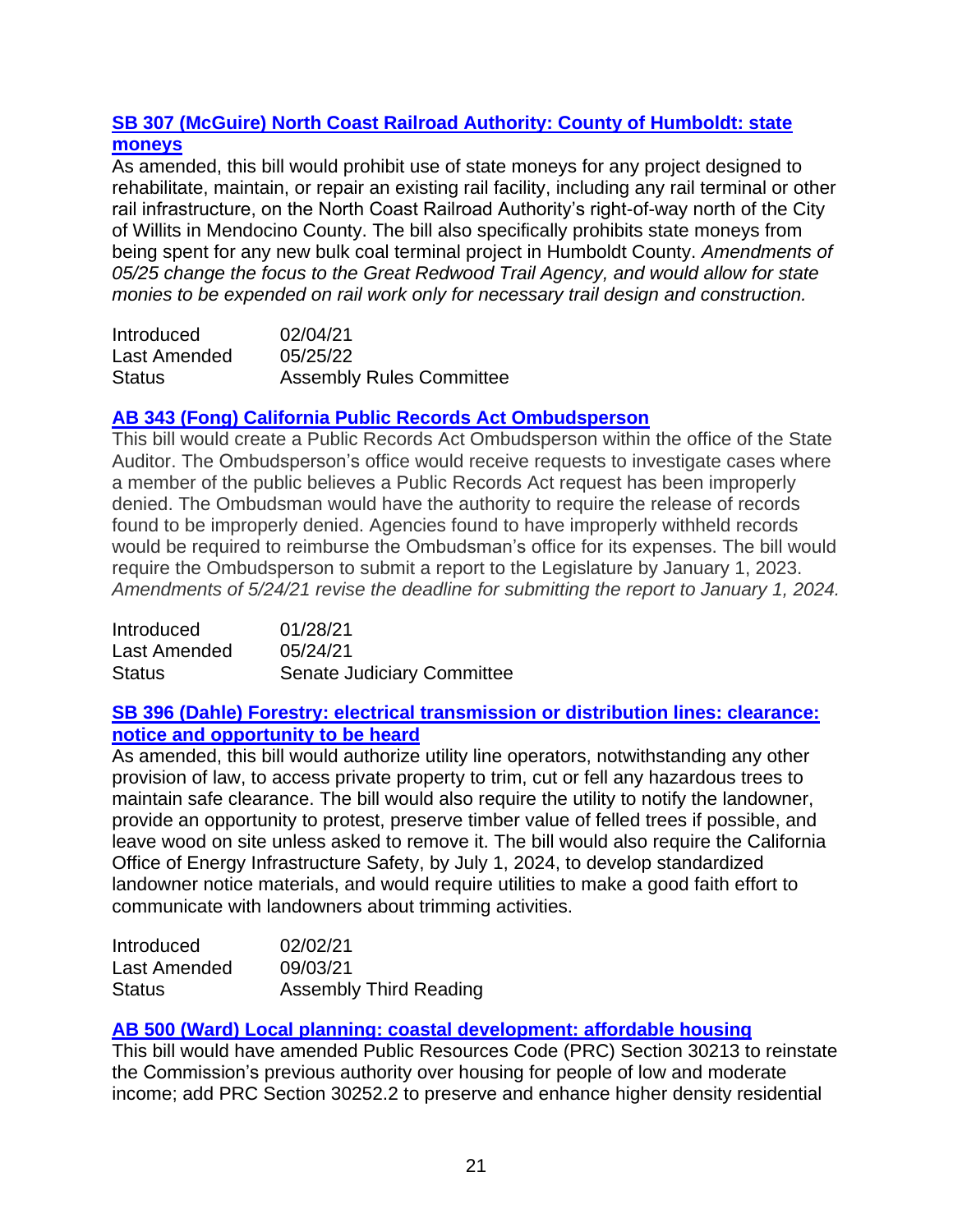development in non-hazardous areas of the coastal zone; repeal PRC Section 30500.1 prohibiting the inclusion of housing policies and programs in LCPs; and add PRC Section 30514(f) to require local governments to amend their LCPs to include streamlined measures for approving ADUs, JADUs, and supportive housing projects by January 1, 2024. *Amendments of 8/31/21 limit the scope of the bill to only require LCP amendments, and to add 100% affordable housing project, transitional housing, and low barrier navigation centers to the housing types to be included.*

| <b>Position</b> | <b>Support</b>       |
|-----------------|----------------------|
| <b>Status</b>   | Senate Inactive File |
| Last Amended    | 08/31/21             |
| Introduced      | 02/09/21             |

# **[AB 897 \(Mullin\) Office of Planning and Research: regional climate networks:](https://leginfo.legislature.ca.gov/faces/billNavClient.xhtml?bill_id=202120220AB897)  [climate adaptation and resilience action plans](https://leginfo.legislature.ca.gov/faces/billNavClient.xhtml?bill_id=202120220AB897)**

This bill would authorize local jurisdictions to establish regional climate networks, in consultation with the Governor's Office of Planning and Research (OPR). It would also require OPR to develop guidelines for regional climate networks prepare regional climate adaptation action plans by July 1, 2022. The bill would direct OPR to establish geographic boundaries for regional climate networks, and publish guidelines on its website, and to provide technical assistance to regional climate networks in developing regional climate adaptation action plans. *Amendments of 04/19/21 require a regional climate network to develop an action plan and submit it to OPR for review and comment. Amendments of 07/14/21 broaden the scope of the required plans to also include climate resilience and hazard mitigation planning, require OPR's responsibilities under the bill to be carried out in consultation with the Office of Emergency Services, add tribes as entities eligible to participate in regional climate networks, add definitions of "under-resourced community" and "vulnerable community," and make various technical amendments.*

| <b>Introduced</b> | 02/17/21                               |
|-------------------|----------------------------------------|
| Last Amended      | 07/14/21                               |
| <b>Status</b>     | <b>Senate Appropriations Committee</b> |

# **[AB 916 \(Salas\) Zoning: accessory dwelling units: bedroom addition](https://leginfo.legislature.ca.gov/faces/billNavClient.xhtml?bill_id=202120220AB916)**

This bill would prohibit a local government from requiring a public hearing for adding an additional bedroom to a single-family structure. It would require a local government to ministerially approve and application for not more than two ADUs on a lot with an existing multi-family building, with a height limit of 18 feet, provided the units are not attached to the main building.

| <b>Introduced</b> | 02/01/21                        |
|-------------------|---------------------------------|
| Last Amended      | 01/03/22                        |
| <b>Status</b>     | <b>Senate Housing Committee</b> |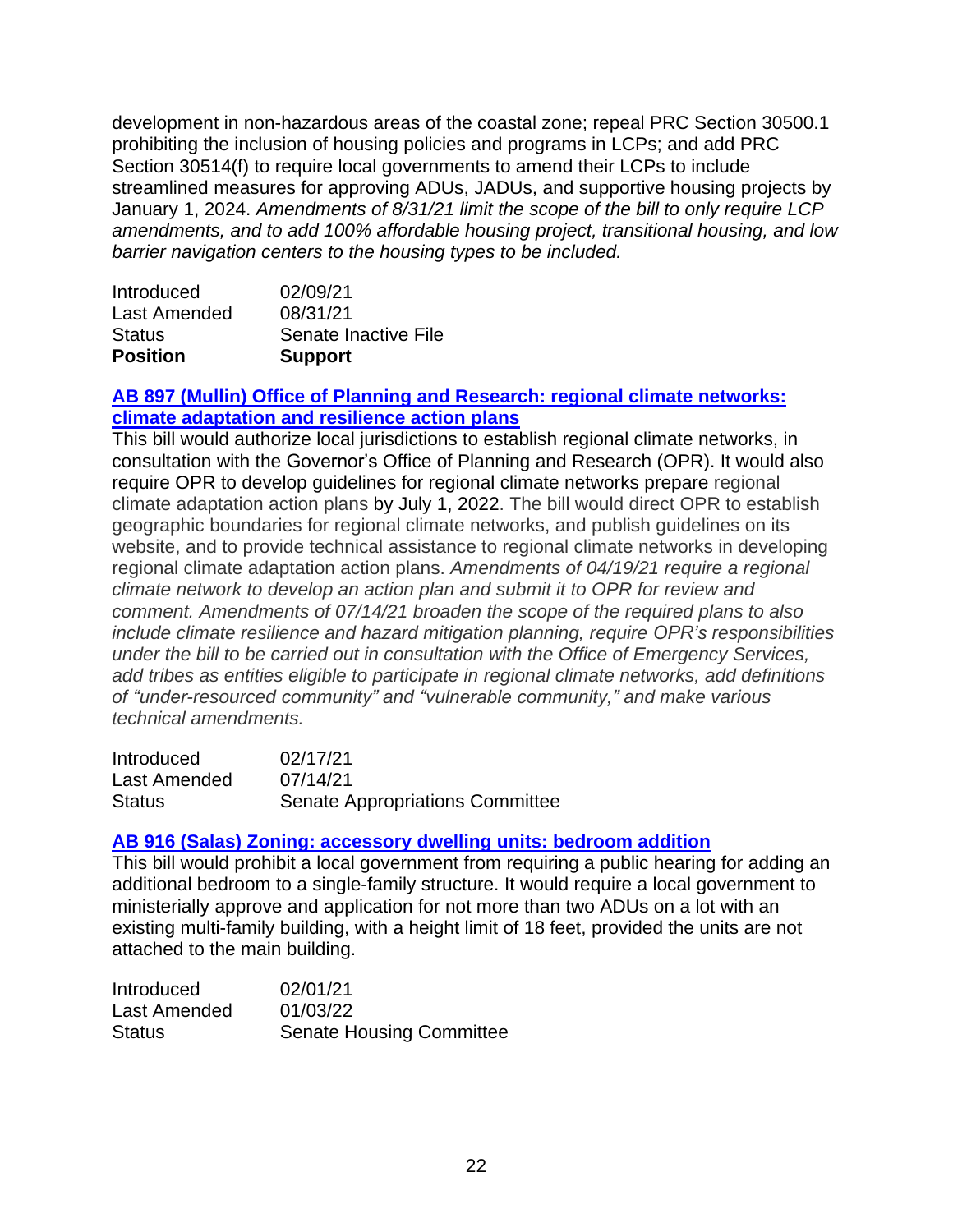# **[AB 923 \(Ramos\) Government-to-Government Consultation Act: state-tribal](https://leginfo.legislature.ca.gov/faces/billNavClient.xhtml?bill_id=202120220AB923)  [consultation](https://leginfo.legislature.ca.gov/faces/billNavClient.xhtml?bill_id=202120220AB923)**

This bill would require the Executive Branch to consult on a government-to-government basis with a Tribe within 60 days of a request. It would require Agency directors to consider the need for tribal consultation before approving any agency policy. The bill would specify who is authorized to represent the state in Tribal consultation, and would require a training to be developed by June 1, 2023 on government-to-government consultations for agency directors, chairs, executive officers, and chief counsels. Training would be completed by January 1, 2024.

| Introduced    | 02/17/21                                   |
|---------------|--------------------------------------------|
| Last Amended  | 01/24/22                                   |
| <b>Status</b> | Senate Governmental Organization Committee |

# **[AB 989 \(Gabriel\) Housing Accountability Act: appeals: Office of Housing Appeals](https://leginfo.legislature.ca.gov/faces/billNavClient.xhtml?bill_id=202120220AB989)**

This bill would create the Housing Accountability Committee within the Housing and Community Development Department. It would authorize the committee to hear appeals of proposed housing developments, and to vacate a local denial if it finds that the local agency disapproved or conditioned the project in violation of the Housing Accountability Act *Government Code Section 65598.5*. *Amendments of 7/5/21 provide that the measure would sunset on January 1, 2029; specify that the appeal hearings shall be heard by a panel of 5 administrative law judges; provide that panel decisions are subject to judicial review; and specify the procedures for filing an appeal of a local agency action. Amendments of 8/18/21 limit the bill to housing developments of 5 units or more; specify that the statute of limitations does not begin until the final administrative action; reduce the size of the panel to 3 administrative law judges; and require the panel to render a written decision within 14 days of the appeal hearing.*

| Introduced    | 02/18/21             |
|---------------|----------------------|
| Last Amended  | 08/18/21             |
| <b>Status</b> | Senate Inactive File |

# **[AB 1279 \(Muratsuchi\) Coastal resources: sustainable kelp](https://leginfo.legislature.ca.gov/faces/billNavClient.xhtml?bill_id=202120220AB1279)**

This bill would require the Ocean Protection Council to work with private and non-profit entities to promote sustainable kelp projects, and to review and assess data from ongoing research and pilot projects to identify knowledge gaps related to kelp forest ecosystems.

| <b>Introduced</b> | 02/19/21                                              |
|-------------------|-------------------------------------------------------|
| Last Amended      | 03/25/21                                              |
| <b>Status</b>     | Senate Natural Resources and Water Committee. Hearing |
|                   | cancelled at request of author.                       |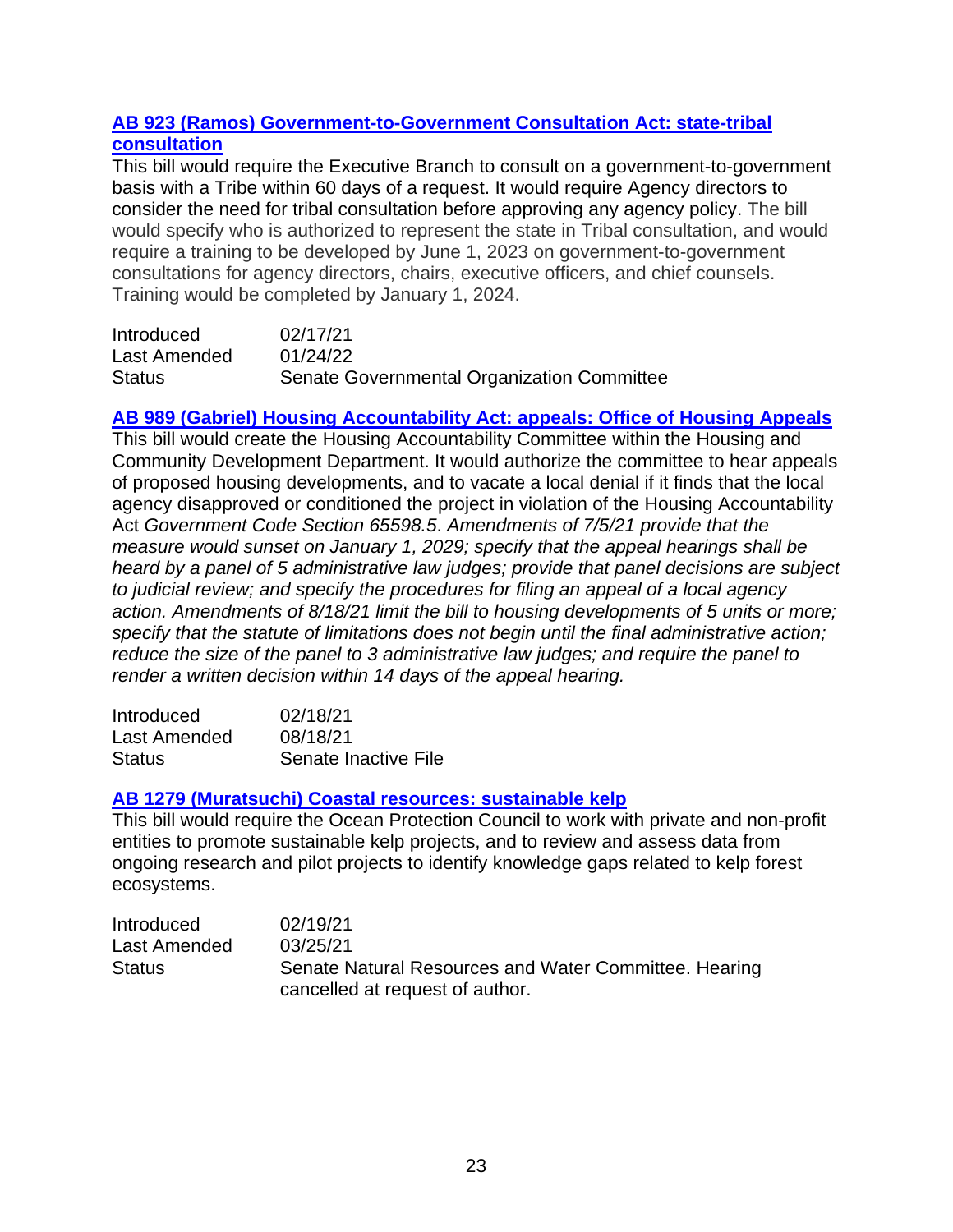# **[AB 1323 \(Chiu\) Department of Technology: modernization: state information](https://leginfo.legislature.ca.gov/faces/billNavClient.xhtml?bill_id=202120220AB1323)  [technology contracts](https://leginfo.legislature.ca.gov/faces/billNavClient.xhtml?bill_id=202120220AB1323)**

This bill would require state agencies and entities to submit their IT service contracts to the Department of Technology by May 1, 2022. The Department would be required to analyze the contracts to identify candidates for statewide contracts for common uses and would prioritize legacy IT system modernization efforts across state government. It would require the Department to work with the Legislature and the Legislative Analyst's Office to modernize state government IT project approval and oversight.

| Introduced    | 02/19/21                                   |
|---------------|--------------------------------------------|
| Last Amended  | 03/26/21                                   |
| <b>Status</b> | Senate Governmental Organization Committee |

### **[AB 1384 \(Gabriel\) Resiliency Through Adaptation, Economic Vitality, and Equity](https://leginfo.legislature.ca.gov/faces/billTextClient.xhtml?bill_id=202120220AB1384)  [Act of 2022](https://leginfo.legislature.ca.gov/faces/billTextClient.xhtml?bill_id=202120220AB1384)**

This bill would require the Strategic Growth Council to develop a strategic resiliency framework that makes recommendations and identifies actions that are necessary to prepare the state for the most significant climate change impacts. The bill would require state agencies to engage with regional entities to implement regional solutions, and to proactively engage vulnerable communities who have been disproportionately impacted by climate change. The bill would authorize the Treasurer, and the financing authorities that the Treasurer chairs, to assist state agencies by leveraging public and private capital investment to help with loans and other incentives to attain the goals identified in the strategic resiliency framework. *Amendments of 07/14/21 reassign the requirements of the bill from the Strategic Growth Council to the Natural Resources Agency in coordination with the Office of Planning and Research, require the Natural Resources Agency to develop timetables and metrics for measuring the state's progress in implementing the Safeguarding California Plan, and require agencies to prioritize equity in climate change adaptation expenditures. Amendments of 08/26/21 require CNRA to release an updated draft of the Safeguarding California plan by January 1, 2017, and update it every 3 years thereafter, and to identify opportunities to improve policy and budget coordination across jurisdictions.*

| <b>Introduced</b> | 02/19/21             |
|-------------------|----------------------|
| Last Amended      | 08/26/21             |
| Status            | Senate Third Reading |

###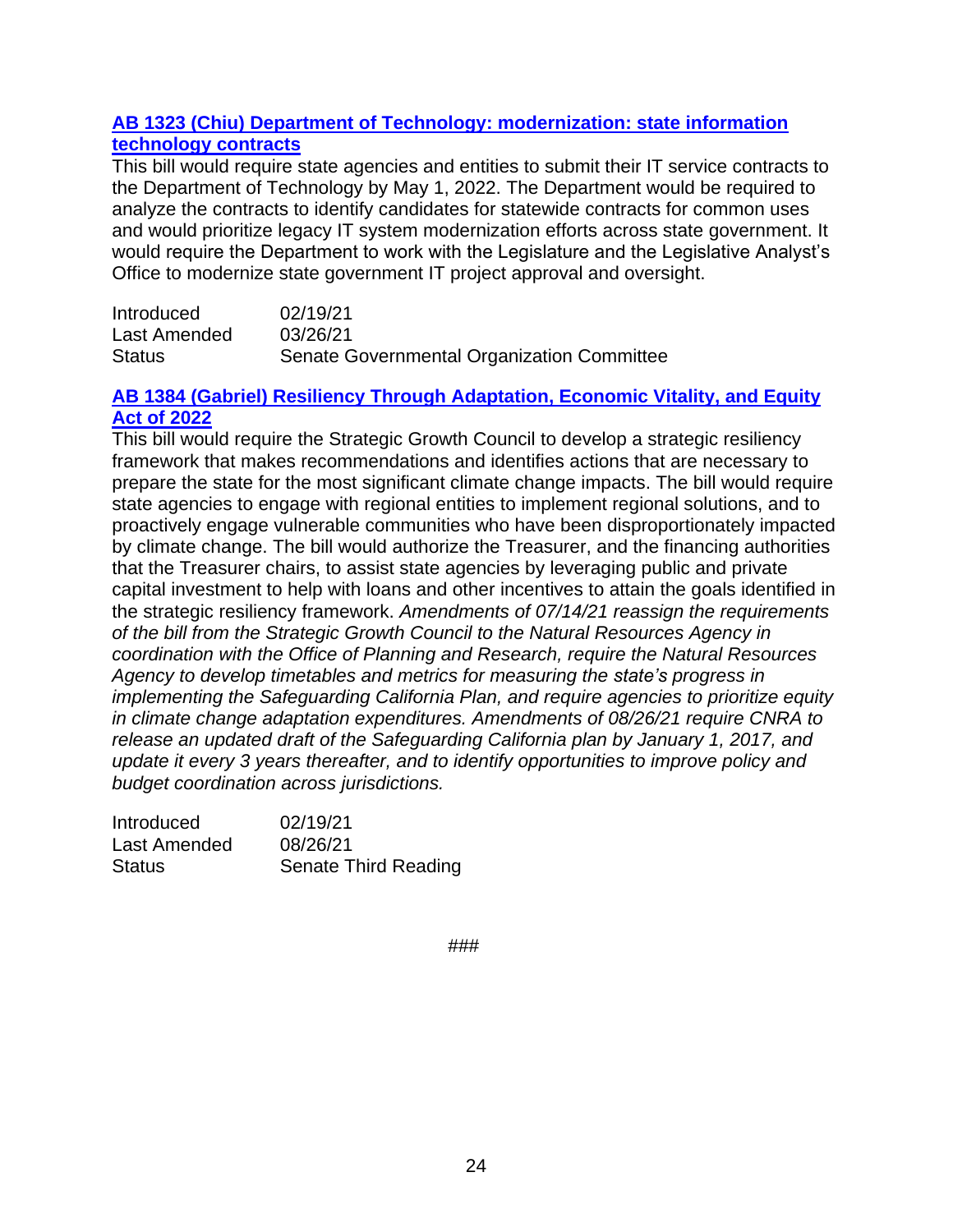# **BILL ANALYSIS [AB 2257 \(Boerner-Horvath\)](https://leginfo.legislature.ca.gov/faces/billNavClient.xhtml?bill_id=202120220AB2257)** 05/19/22

# **SUMMARY**

This bill would require the State Lands Commission to conduct a comprehensive cost study/analysis to measure the fiscal impact of negotiating voluntary buyouts of the remaining offshore oil and gas leases in state waters. The report would be submitted to the Governor and the Legislature by December 31, 2024.

#### **RECOMMENDED MOTION**

I move the Commission **Support** AB 2257, and I recommend a **Yes** vote.

# **PURPOSE OF THE BILL**

The purpose of the bill is to provide the fiscal and economic information necessary for the state to consider whether and how to negotiate successful agreements with offshore leaseholders effectuate an early buy-out of oil and gas operations, while avoiding additional legal costs, uncertainties, and delays.

#### **EXISTING LAW**

Prior to the creation of the State Lands Commission (SLC) in 1938, offshore oil and gas production on and off state tidelands was largely unregulated. The Legislature held, and still holds, the authority to grant state tidelands directly to third parties for specific uses, including oil and gas production.

The SLC was created in 1938 to oversee all state-owned tidelands and submerged lands and assume administrative control over remaining state interest in granted tide lands. Since then, the SLC has maintained jurisdiction over the use of ungranted tidelands and submerged lands owned by the state, including the leasing of offshore state lands for oil and gas production. The SLC also issues right-of-way leases for pipelines necessary to support offshore oil and gas infrastructure, and leases for onshore oil and gas infrastructure located on state tidelands.

In 1955, the Legislature enacted the Cunningham Shell Act. This Act established the conditions that apply to offshore oil and gas production in state waters, including that the lease terms are indefinite so long as the lease is producing.

The California Coastal Sanctuary Act of 1994 (Public Resources Code (PRC) §§6240 et seq.) prohibits SLC from issuing new oil and gas leases for offshore oil and gas production, with limited exceptions. In passing the Sanctuary Act, the Legislature found that "offshore oil and gas production in certain areas of state waters poses an unacceptably high risk of damage and disruption to the marine environment of the state." (PRC §6241) 9). However, the Act did not affect existing leases or ongoing production. If a lease is terminated or quitclaimed back to the state, the areas returned become part of the coastal sanctuary and cannot be re-leased for oil and gas production.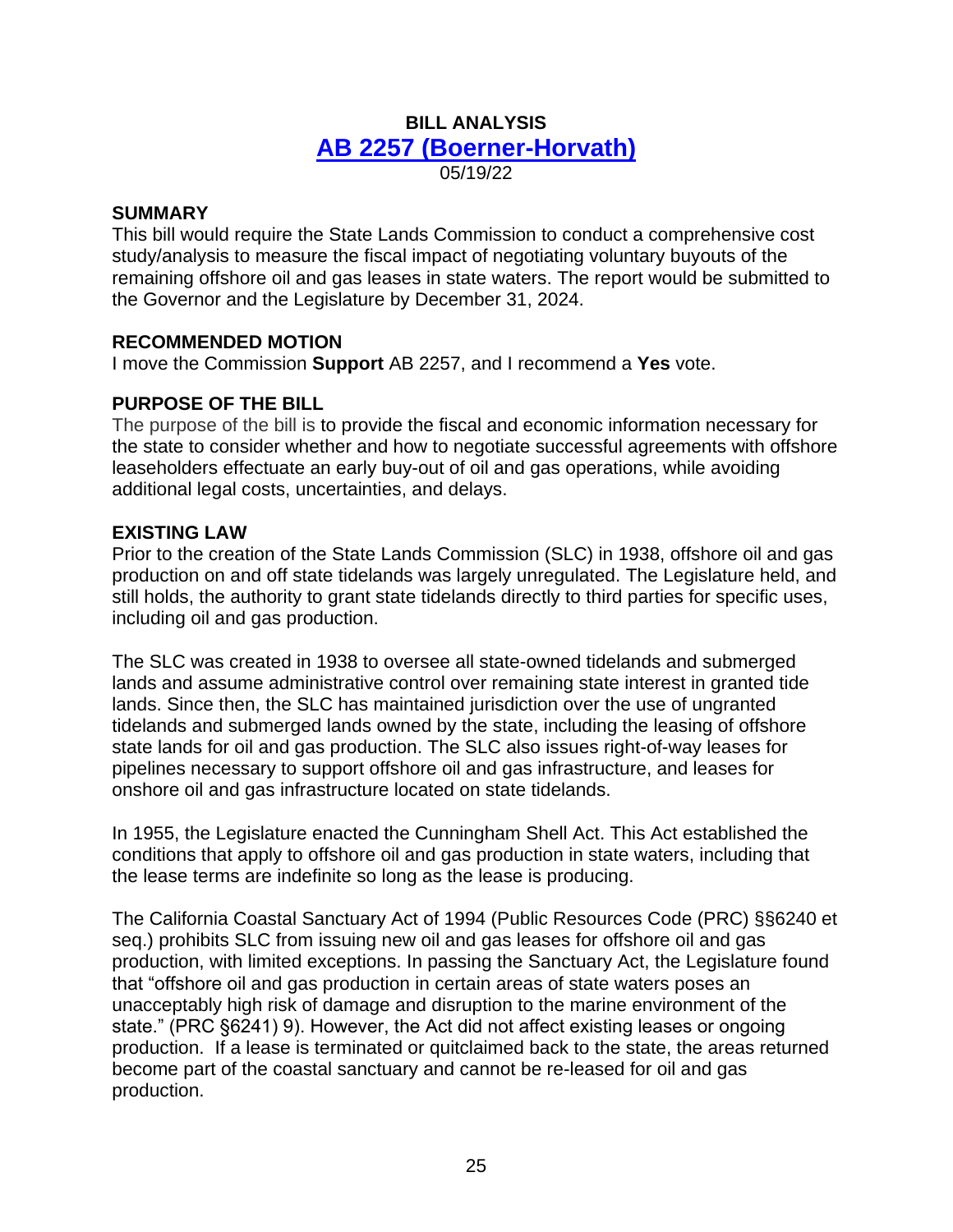# **PROGRAM BACKGROUND**

Approximately 20% of the state's current offshore oil production in state waters is generated under leases administered by SLC. The rest comes from granted tidelands: primarily the City of Long Beach and the Port, which administer their own leases. CalGEM and SLC retain regulatory jurisdiction over the oil wells and support infrastructure, respectively.

There are eleven active state offshore leases that continue to produce oil and gas today. Eight of those leases — all of which were issued in the 1940s and 1950s and are managed by SLC — support the three remaining platforms in state waters; Esther, Eva, and Emmy offshore Orange County. Two of the offshore leases are unassociated with a platform, as they are drilled from onshore operations in Ventura County. The remaining lease is for Island Chafee in Long Beach. In FY 2020.2021, the state received \$20.7 million in royalties from these leases.

These leases have no termination dates. They can be operated to produce oil and gas in perpetuity so long as "paying quantities" of oil and gas are produced and the lessees continues to maintain the leases in compliance with their terms.

# **ANALYSIS**

The occasional, but catastrophic damage to coastal resources resulting from offshore oil spills has long been one of California's most visceral and galvanizing environmental issue. The 1969 Santa Barbara oil spill that fouled the Central Coast horrified the nation, and was central to the passage of Proposition 20 and the Coastal Act. The recent spill off the coast of Huntington Beach in October of 2021, which released approximately 25,000 gallons of oil that was recovered from as far away as the US/Mexico border, has renewed public dialog about how to accelerate the phase-out of offshore oil. The urgency reflects the larger context where climate change is necessitating a shift away from carbon-based fuels in favor of renewable energy sources. Although the spill originated from a cracked pipeline that transports oil produced in federal waters, this bill seeks to facilitate the early termination of active leases in state waters.

But leases can't be terminated or amended by legislative fiat. Because of the statutory framework, the terms of the existing leases, and contract law, the state's offshore oil and gas lessees/operators have the legal right and obligation to continue to produce oil and gas so long as it is economically viable for them to do. As unwise as this approach may seem today, the state is bound by the terms of these old contracts. While SLC does have the existing authority to pursue voluntary relinquishment, and the terms of the leases can be changed by mutual agreement, no unilateral offshore oil and gas lease terminations are possible without a negotiated agreement between the SLC and its lessees. The cost to the state of a comprehensive buy-out is unknown.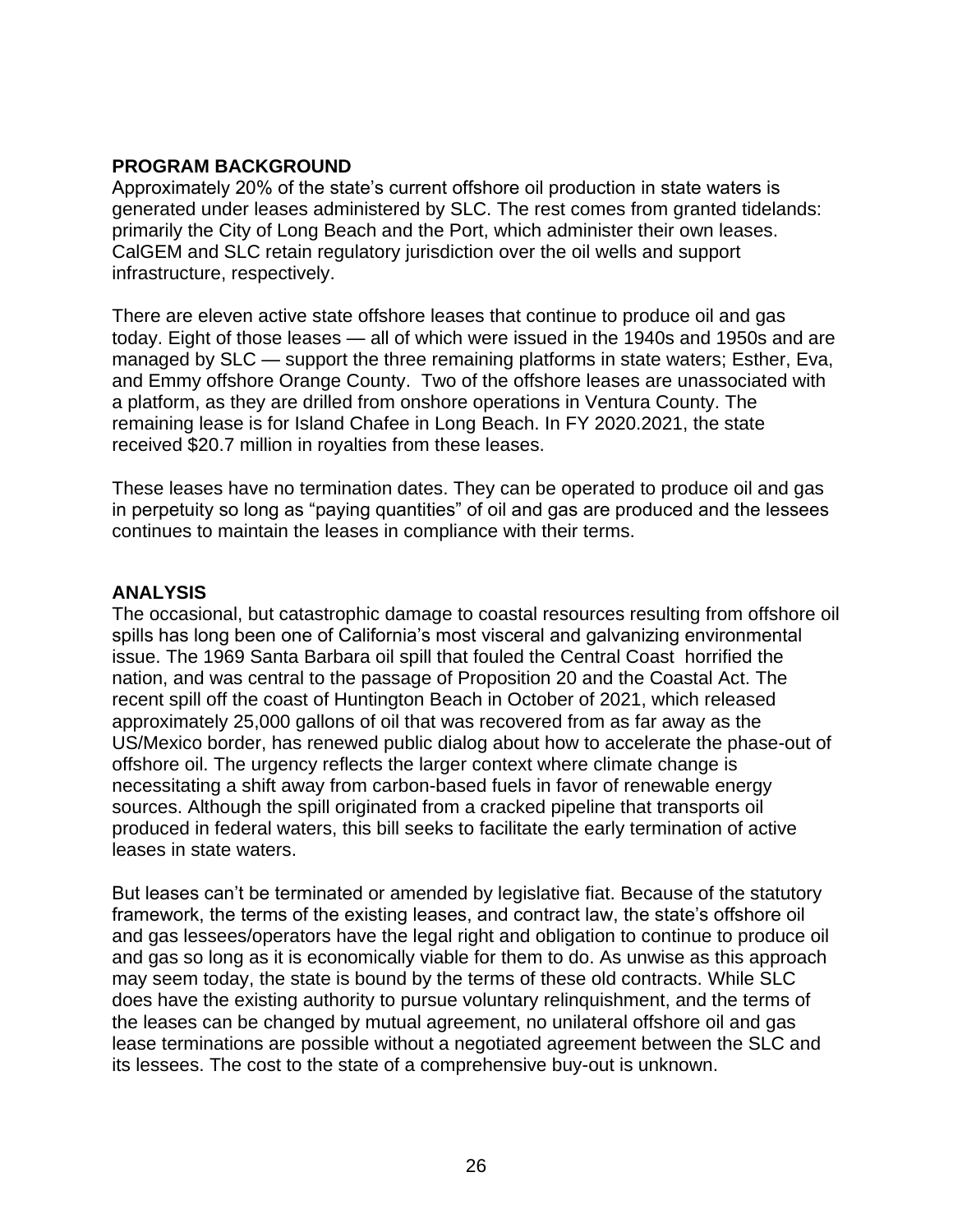AB 2257 would require the SLC to undertake a cost study that measures the fiscal impact of a voluntary buy-out of any lease interests remaining as of January 1, 2023, in actively producing offshore oil and gas leases in state waters. The study would consider unrealized state revenues, reasonably anticipated lost profits, life of the reservoir based on proven reserves, and decommissioning costs. The intent of the bill is that SLC would use this information to successfully negotiate an end to offshore oil production with individual operators, subject to appropriation by the Legislature. AB 2257 appropriates \$1 million for SLC to develop the cost study.

The SLC, which supports the bill, has experience with assessing complex oil and gas reservoir information and the associated economic and fiscal implications.

Anthropogenic climate change caused by fossil fuel emissions is an existential threat to life on Earth that more urgent each passing day. The State of California is aggressively pursuing various options to reduce greenhouse gas emissions and de-accelerate the impacts of climate change, including incentives for rooftop solar and electric vehicles, tax credits for industrial scale renewables, and selling carbon offset credits that are reinvested in GHG mitigation measures through the Greenhouse Gas Reduction Fund.

And yet, climate activists argue that a transition to renewable forms of energy like solar and wind should be coupled with more aggressive efforts to block fossil fuel extraction and combustion. The "Leave It In The Ground" (LINGO) movement leaders argue that in order to meet global CO2 emission targets, known reserves of fossil fuels will have to be left untouched. They are calling for a "0 by 30" strategy, which is a swift transition to zero fossil fuels by 2030.

Although California banned new offshore oil and gas leases through the California Coastal Sanctuary Act in 1994, and Governor Newsom has called for California to end offshore oil development by 2045, the remaining offshore oil and gas leases can continue to produce until they are depleted. A cost study that assesses the fiscal impact of buying out the remaining lease interests in the State's actively producing offshore oil and gas leases will fill the critical knowledge gap necessary to negotiate successful agreements to shut down offshore operations legally without incurring the cost, uncertainties, and delays associated with litigation.

# **CONCLUSION**

Eliminating production of California's 11 state offshore oil leases would be a net positive for ocean health, coastal resilience and climate stability. Providing the baseline information needed to begin these negotiations is a wise investment in the future of coastal resources and public health. Although this bill will not effect the ongoing production on granted tidelands in Long Beach and elsewhere, nor the leases in federal waters, it has the potential to preclude the future extraction and combustion of many millions of gallons of crude oil that are held in trust for the people of California. Knowledge is power. Knowing the costs to plug, abandon, and decommission the wells, platforms, and ancillary infrastructure associated with these 11 leases will allow the state to make decisions and take action that will accrue to the benefit of Californians and their coast.